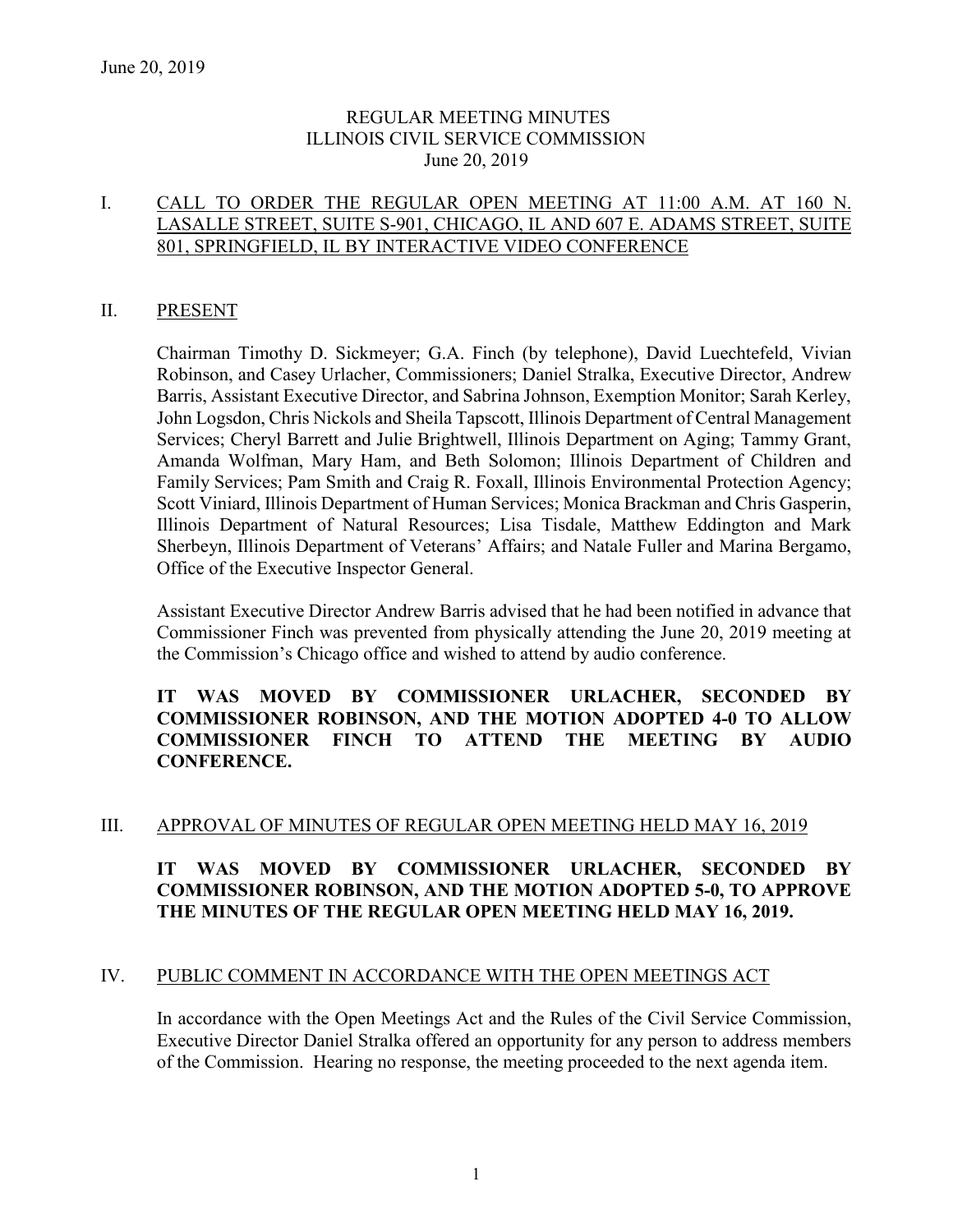#### V. EXEMPTIONS UNDER SECTION  $4d(3)$  OF THE PERSONNEL CODE

# A. Report on Exempt Positions from Department of Central Management Services

|        | Total     | Number of Exempt |
|--------|-----------|------------------|
| Agency | Employees | Positions        |
|        |           |                  |
|        |           |                  |
|        |           |                  |
|        |           |                  |
|        |           |                  |
|        |           |                  |
|        |           |                  |
|        |           |                  |
|        |           |                  |
|        |           |                  |
|        |           |                  |
|        |           |                  |
|        |           |                  |
|        |           |                  |
|        |           |                  |
|        |           |                  |
|        |           |                  |
|        |           |                  |
|        |           |                  |
|        |           |                  |
|        |           |                  |
|        |           |                  |
|        |           |                  |
|        |           |                  |
|        |           |                  |
|        |           |                  |
|        |           |                  |
|        |           |                  |
|        |           |                  |
|        |           |                  |
|        |           |                  |
|        |           |                  |
|        |           |                  |
|        |           |                  |
|        |           |                  |
|        |           |                  |
|        |           |                  |
|        |           |                  |
|        |           |                  |
|        |           |                  |
|        |           |                  |
|        |           |                  |
|        |           |                  |
|        |           |                  |
|        |           |                  |
|        |           |                  |
|        |           |                  |
|        |           |                  |
|        |           |                  |
|        |           |                  |
|        |           |                  |
|        |           |                  |
|        |           |                  |
|        |           |                  |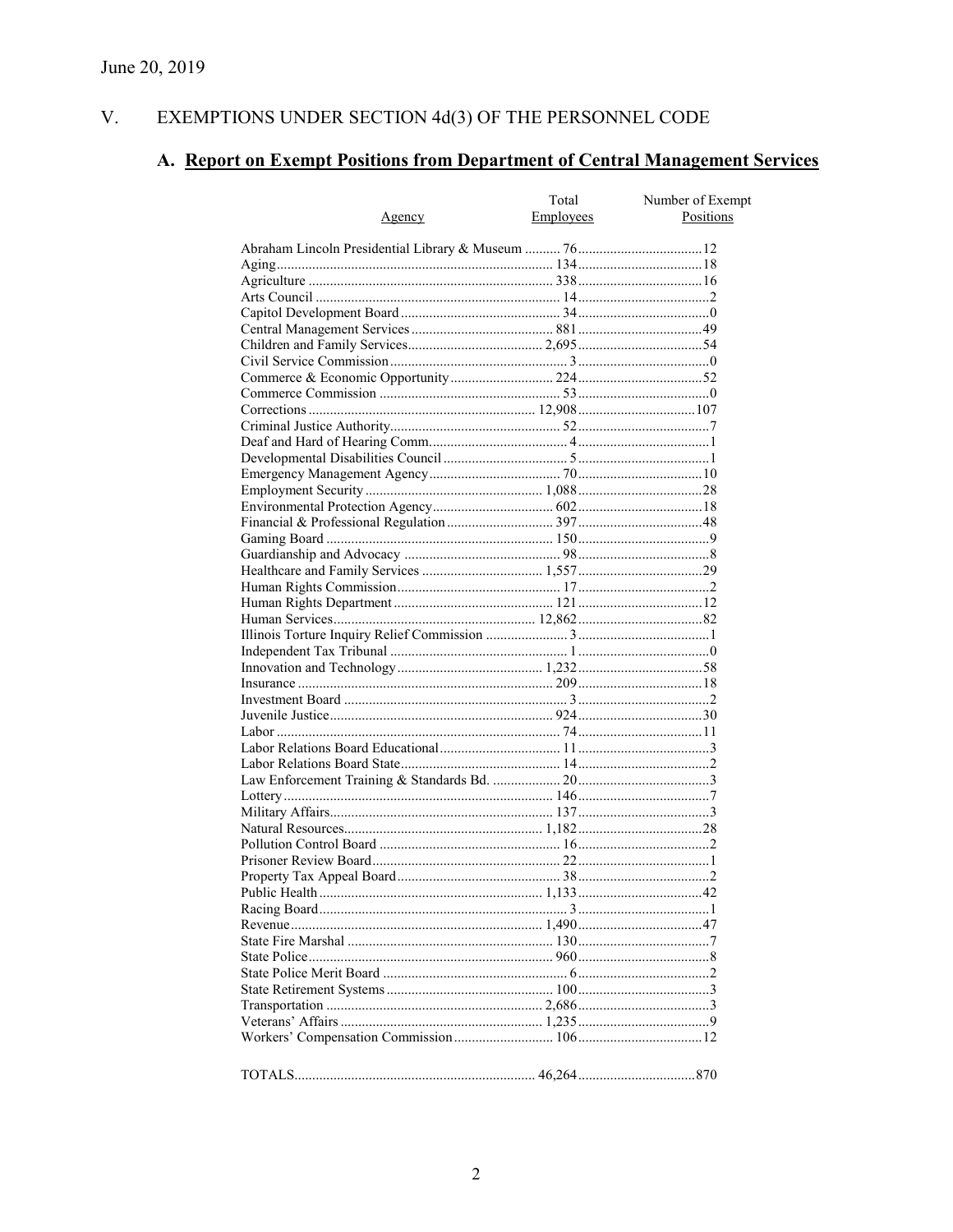### **B. Governing Rule – Section 1.142 Jurisdiction B Exemptions**

- a) The Civil Service Commission shall exercise its judgment when determining whether a position qualifies for exemption from Jurisdiction B under Section 4d(3) of the Personnel Code. The Commission will consider any or all of the following factors inherent in the position and any other factors deemed relevant to the request for exemption:
	- 1) The amount and scope of principal policy making authority;
	- 2) The amount and scope of principal policy administering authority;
	- 3) The amount of independent authority to represent the agency, board or commission to individuals, legislators, organizations or other agencies relative to programmatic responsibilities;
	- 4) The capability to bind the agency, board or commission to a course of action;
	- 5) The nature of the program for which the position has principal policy responsibility;
	- 6) The placement of the position on the organizational chart of the agency, board or commission;
	- 7) The mission, size and geographical scope of the organizational entity or program within the agency, board or commission to which the position is allocated or detailed.
- b) The Commission may, upon its own action after 30 days' notice to the Director of Central Management Services or upon the recommendation of the Director of the Department of Central Management Services, rescind the exemption of any position that no longer meets the requirements for exemption set forth in subsection (a). However, rescission of an exemption shall be approved after the Commission has determined that an adequate level of managerial control exists in exempt status that will insure responsive and accountable administrative control of the programs of the agency, board or commission.
- c) For all positions currently exempt by action of the Commission, the Director of Central Management Services shall inform the Commission promptly in writing of all changes in essential functions, reporting structure, working title, work location, position title, position number or specialized knowledge, skills, abilities, licensure or certification.
- d) Prior to granting an exemption from Jurisdiction B under Section 4d(3) of the Personnel Code, the Commission will notify the incumbent of the position, if any, of its proposed action. The incumbent may appear at the Commission meeting at which action is to be taken and present objections to the exemption request.

(Source: Amended at 34 Ill. Reg. 3485, effective March 3, 2010)

\* \* \*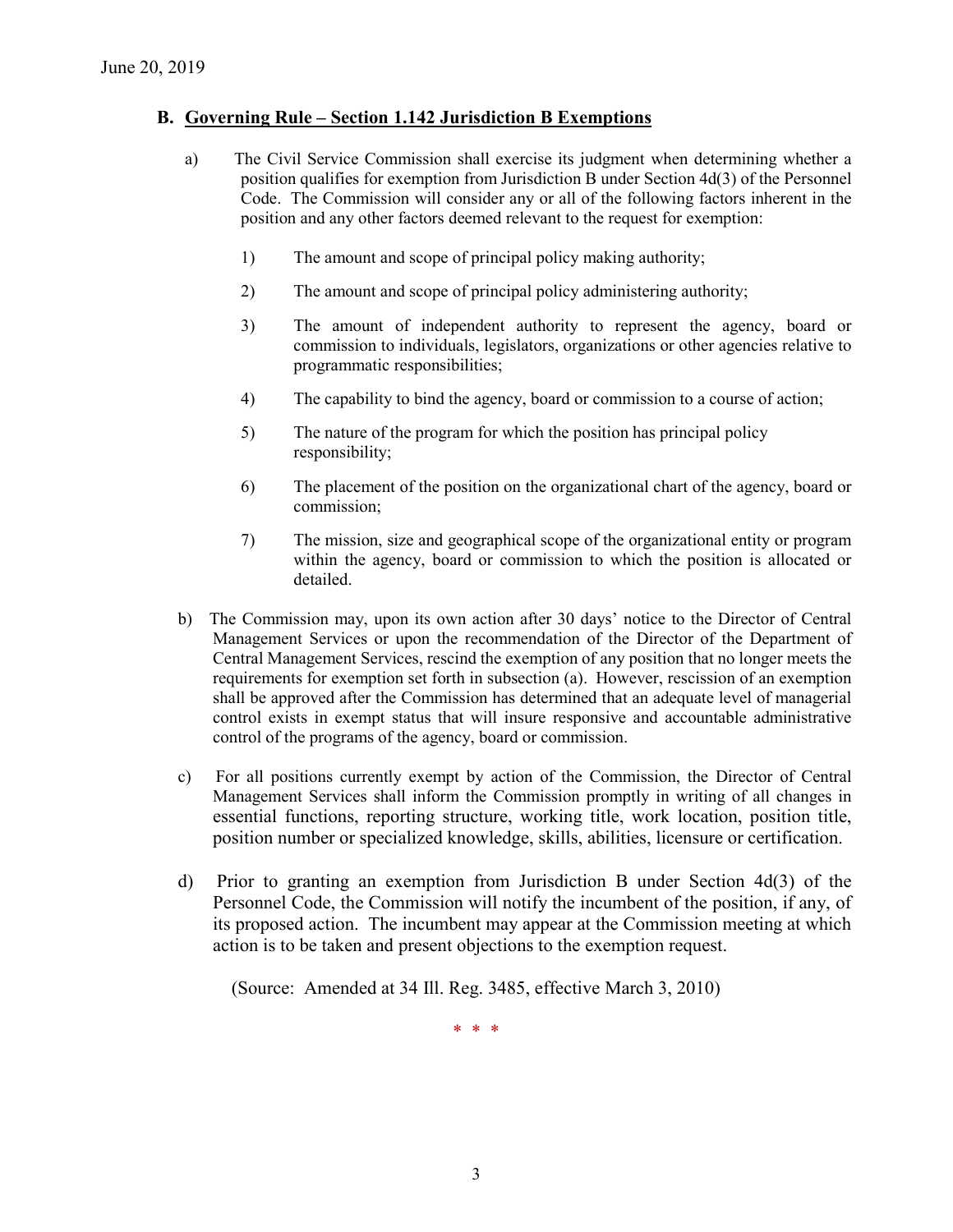### **C. Requests for 4d(3) Exemption**

Exemption Monitor Sabrina Johnson indicated that Items  $C - H2$  were positions the Department of Central Management Services was recommending for 4d(3) exemption. Item C has been continued since February 2019 and Items D – H2 have been continued since May 2019.

 $\triangleright$  As to Item C, this request is for a Senior Labor Relations Counsel at the Illinois Department of Central Management Services (CMS), a position that reports to the Deputy General Counsel, who reports to the General Counsel, who reports to the Director. This position is a policy advisor on labor relations matters related to all collective bargaining agreements, provides advice and consultation on statewide labor policy matters, rules, regulations and procedures and advises management on the rights and responsibilities of management and employees. Staff recommended approval of this exemption request.

Sarah Kerley, Deputy Director with CMS concurred with this request presentation.

- $\triangleright$  As to Item E1, this request is for an Assistant Director of the Division of Developmental Disabilities at the Illinois Department of Human Services (DHS), a position that reports to the Director of Developmental Disabilities, who reports to the Assistant Secretary, who reports to the Secretary. This position had authority on policy-making issues impacting Developmental Disabilities management and statewide agency operations, formulated and administered policies and procedures for Developmental Disabilities programs and had policy-making functions for the sections of Community Services, Reimbursement and Program Support, Quality Management and Program Development. Staff recommended approval of this exemption request.
- $\triangleright$  As to Item I1 I4, these requests are for Immersion Site Directors in St. Clair, Kane, Rock Island and Jefferson counties at the Illinois Department of Children and Family Services (DCFS). These positions report to the Associate Director, who reports to the Director. These positions were approved for 4d(3) exemption on July 15, 2016 for three years and DCFS requested to continue the exemption. DCFS indicated the implementation has taken longer than originally expected and has not expanded beyond the four original sites and the Southern region. These positions oversaw and implemented training and forms of congregate care as required by the B.H. Consent Decree. Staff recommended approving these four positions for exemption.

Chairman Sickmeyer questioned if these would be made permanent exemptions and Executive Director Stralka indicated affirmatively.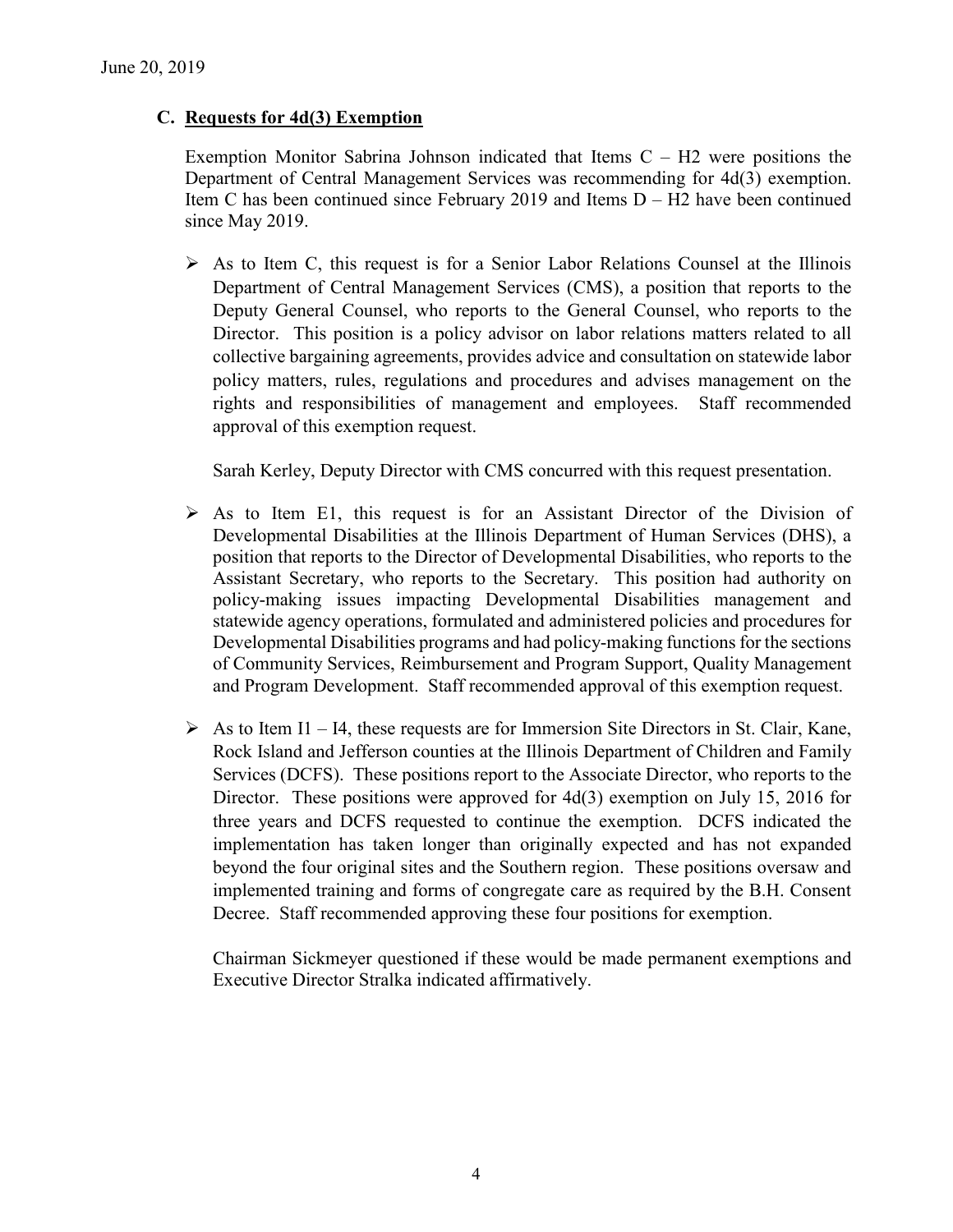# **IT WAS MOVED BY COMMISSIONER LUECHTEFELD, SECONDED BY COMMISSIONER URLACHER, AND THE MOTION ADOPTED 5-0 TO GRANT THE 4d(3) EXEMPTION REQUEST FOR THE FOLLOWING POSITIONS:**

- **C: Senior Labor Relations Counsel (CMS)**
- **E1: Assistant Director- Developmental Disabilities (DHS)**
- **I1: Immersion Site Director, St. Clair County (DCFS)**
- **I2: Immersion Site Director, Kane County (DCFS)**
- **I3: Immersion Site Director, Rock Island County (DCFS)**
- **I4: Immersion Site Director, Jefferson County (DCFS)**
- $\triangleright$  As to Item D, this request is for a Chief of the Office of Asian-American Services at the Department of Children and Family Services (DCFS), a position that reports to the Deputy Director, who reports to the Director. This position was denied 4d(3) exemption in October 2007. This position develops and implements statewide policies, procedures and guidelines to maximize Asian-American services for clients and agencies. This position serves as a liaison to the federal government's "New Americans" initiatives and other federal programs affecting Asian-Americans. Staff recommended denial of this exemption request.

Tammy Grant, Deputy Director of the Office of Employee Services with DCFS, indicated this position was vacant for a while and has been filled since May 2016. Ms. Grant indicated Asian-Americans are underutilized within DCFS and this position has brought the numbers in Cook County from 46 underutilized positions to 10 positions for underutilization. Ms. Grant then explained this position interfaced with Asian-American communities and bridged that gap and explained the services for those families to have a positive influence on what the agency is trying to do for children and families in those areas. As employees go out conducting investigations and providing services, the families can understand what DCFS is doing for them in a positive way. DCFS currently has African-American and Latino positions that are 4d(3) exempt.

Sarah Kerley indicated the consideration of this position is that it is two steps removed from the Director and it develops statewide policies and procedures to communities engaged with DCFS services. Ms. Kerley stated at the time it was denied, this position had a smaller percentage of population within the state and the Asian-American community had challenges with the policy and procedure. CMS looked at the African-American and Latino positions and indicated this position should not be different from them.

Chairman Timothy Sickmeyer inquired if this position required the ability to speak in some sort of Asian dialect. Ms. Kerley indicated it does not have a language option. Executive Director Daniel Stralka questioned what the challenges are that Ms. Kerley referenced that exist with this position but do not exist with the Hispanic and African-American positions. Ms. Kerley indicated that Asian-Americans historically had a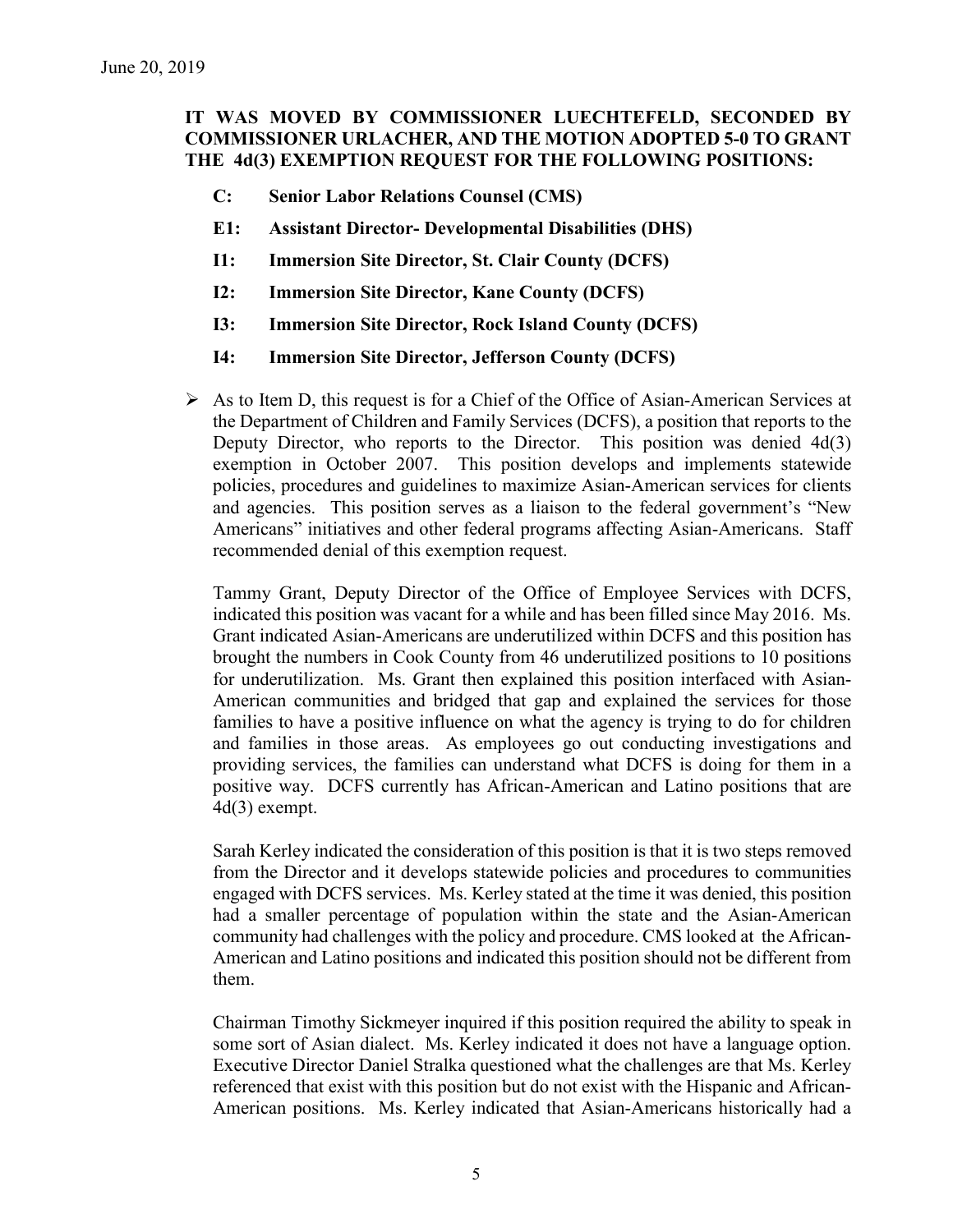large immigrant population that lived in less integrated communities than African-American and Latino communities and they do not utilize the services at the same level as other ethnic groups. There are specific issues to keep kids safe in these communities with different policy structures for the people DCFS wants to send to do this work.

Executive Director Stralka stated he recalled from the discussions in 2007 that CMS or DCFS would draw the line for subgroups to liaison with other ethnic groups. Ms. Kerley stated each agency handles policy issues and there are several agencies with different ethnic groups. DCFS has identified the need for a Chief Asian-American position to implement programs and polices within the scope of this position along with ability to handle difficult issues that may come up. If a different operational need arises with ethnic groups down the road, then the agency would make those requests.

## **COMMISSIONER URLACHER MOVED TO DENY THE 4d(3) EXEMPTION REQUEST FOR ITEM D. THIS MOTION FAILED FOR LACK OF A SECOND.**

#### **IT WAS MOVED BY CHAIRMAN SICKMEYER, SECONDED BY COMMISSIONER FINCH, AND THE MOTION ADOPTED 4-1 TO GRANT THE 4d(3) EXEMPTION REQUEST FOR THE FOLLOWING POSITION:**

#### **D: Chief, Asian American Services (DCFS)**

 $\triangleright$  As to Item E2, this request is for an Associate Deputy Director of the Division of Developmental Disabilities at the Illinois Department of Human Services (DHS), a position that reports to the Deputy Director of Developmental Disabilities, who reports to the Director of Developmental Disabilities, who reports to the Assistant Secretary, who reports to the Secretary. This position met no 4d(3) exempt requirements and DHS agreed. Staff recommended denial of this exemption request.

Scott Viniard, Director of Human Resources with DHS agreed that it has no policy authority. Chairman Sickmeyer inquired why position Item E2 was in Lee County. Mr. Viniard responded that the Developmental Disabilities Facilities are throughout the state and regional staff work at a facility site. It is not unusual for DHS to have high level positions located at facility sites.

### **IT WAS MOVED BY COMMISSIONER LUECHTEFELD, SECONDED BY COMMISSIONER FINCH, AND THE MOTION ADOPTED 5-0 TO GRANT THE 4d(3) EXEMPTION REQUEST FOR THE FOLLOWING POSITION:**

#### **E2: Associate Deputy Director-Developmental Disabilities (DHS)**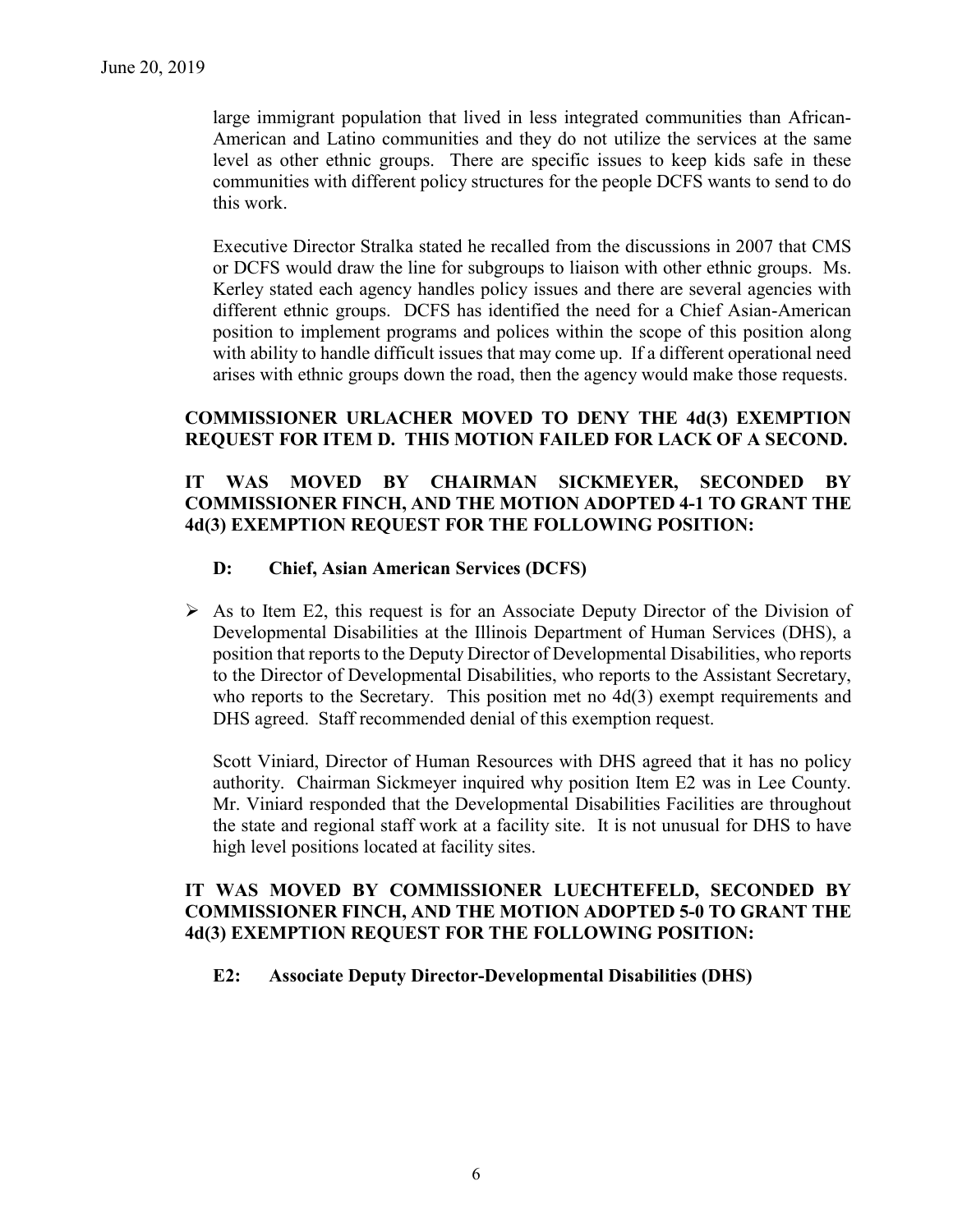$\triangleright$  As to Item F, this request is for a Chief Labor Relations Administrator at the Department of Natural Resources (DNR), a position that reports to the Human Resources Director, who reports to the Chief of Staff, who reports to the Director. This position had the authority to engage with labor relations matters, Personnel Rules, Personnel Code, contract negotiations, grievance hearings, appropriate discipline measures along with agency policies. Staff recommended approval of this exemption request.

Chris Gasperin, Chief Labor Relations Administrator with DNR indicated that while the reporting structure was correct, he had no signature authority, he only recommended discipline, all suspensions were reviewed by the Human Resources Director, and all discharges are approved by CMS Labor Relations. He did not bind the agency within the negotiations process. That was done by CMS Labor Relations and CMS had final determination on all contracts. Executive Director Stralka asked if the position description was accurate and Mr. Gasperin indicated it was. Commissioner Luechtefeld questioned if Mr. Gasperin had any duties related to the union contract. Mr. Gasperin indicated if any manager or employee had questions regarding contracts, he would be able to answer them. Commissioner Luechtefeld inquired if he made any recommendations. Mr. Gasperin indicated he does as to contract interpretation and if he had questions, he would contact CMS. Commissioner Luechtefeld asked if that would be a conflict with this position being not exempt and would he have any bias regarding contracts. Mr. Gasperin indicated if the position was 4d(3) exempt, the incumbent could then advise the principal what they want to hear versus what they need to hear.

Commissioner Luechtefeld asked the Executive Director if he agreed with Mr. Gasperin's arguments. Executive Director Stralka responded, and it was confirmed by Ms. Johnson, that Staff's analysis focused more on the ability of the position to bind the agency as set forth in the position description.

Chairman Sickmeyer inquired what positions reported to the Chief Labor Relations Administrator. Mr. Gasperin responded there are two positions, Human Resources Representative and Human Resources Specialist. Chairman Sickmeyer questioned if this position implements plans or policies for Labor Relations. Mr. Gasperin indicated there are no current labor relations policies being made and he only recommended discipline or decisions based on the contract. Chairman Sickmeyer inquired if there were any divisions within DNR that can make any decision regarding contracts without his involvement and Mr. Gasperin agreed. Executive Director Stralka inquired if Mr. Gasperin attended contract negotiations on behalf of DNR. Mr. Gasperin indicated he attended and was the sole representative for DNR.

Ms. Kerley followed up that the Commission's questions were very similar to the ones CMS and the Shakman Special Master asked. This position's role in contract negotiations was a significant factor in submitting it for exemption.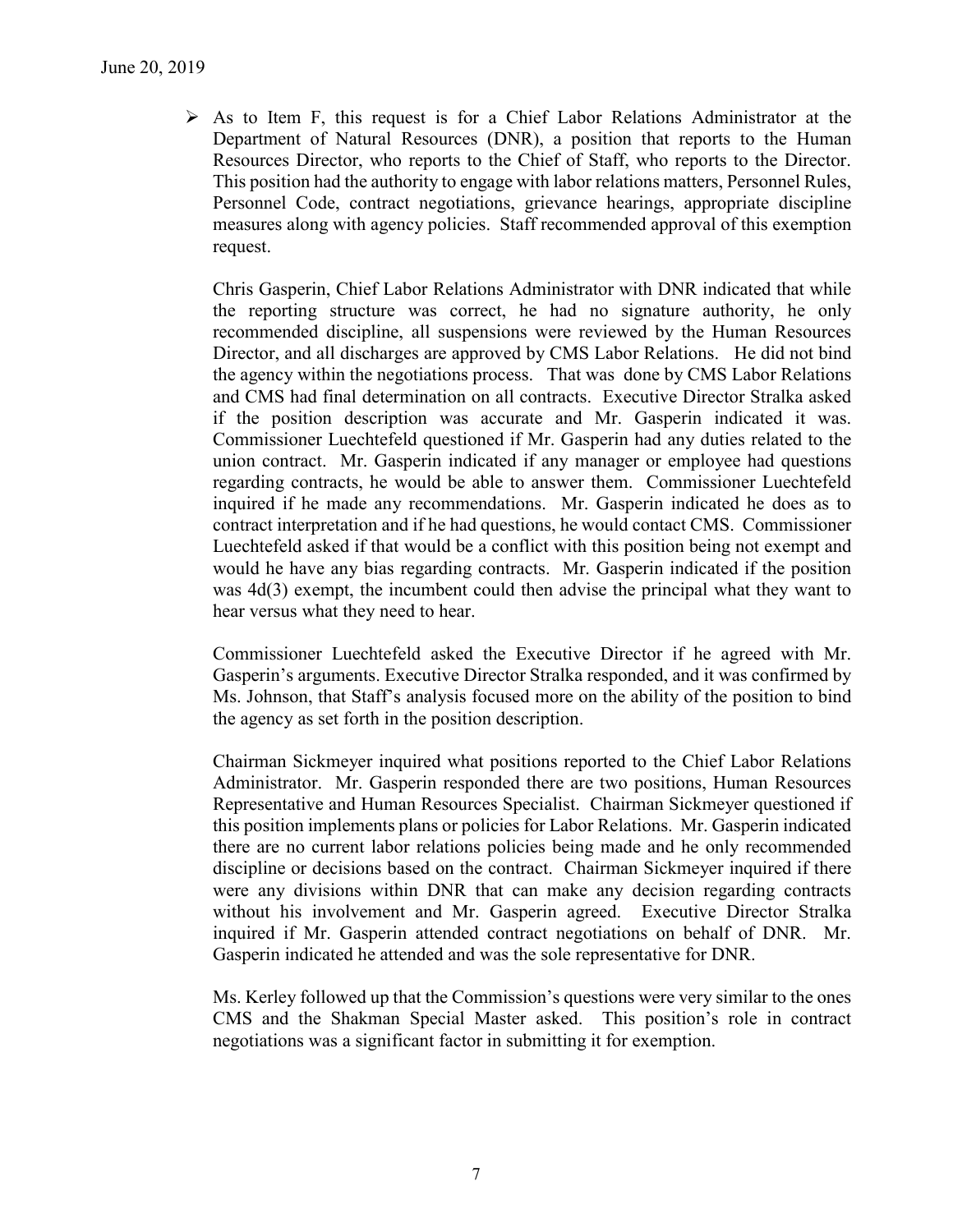## **IT WAS MOVED BY COMMISSIONER ROBINSON, SECONDED BY COMMISSIONER URLACHER, AND THE MOTION ADOPTED 5-0 TO GRANT THE 4d(3) EXEMPTION REQUEST FOR THE FOLLOWING POSITION:**

### **F: Chief Labor Relations Administrator (DNR)**

 $\triangleright$  As to Item G, this request is for a Chief Administrative Law Judge at the Property Tax Appeal Board (PTAB), a position that reports to the Executive Director. This position handled all aspects of property tax appeal hearings in Illinois, oversaw settlement proposals between the parties and assisted in managing administrative and operational activities in the Springfield office. Staff recommended denial of this exemption request.

James Moffat, Human Resources Manager and Labor Relations Administrator with PTAB, indicated the current incumbent had been in this position since 1987 and the position does not warrant exemption. It does not have policy making authority and PTAB is hoping the Commissioners deny this request. Ms. Kerley informed the Commissioners that every Chief Administrative Law Judge (CALJ) within the state has been deemed exempt by the Commission. Ms. Kerley added that most of these CALJ positions manage fewer hearing officers than this one. When the Shakman litigation exempt position review process began in August 2017, PTAB agreed with CMS that this position should be exempt. The agency's position has now changed.

Ms. Kerley indicated this position needs to be exempt to ensure consistency across agencies. She indicated the amount and scope of principal policy administering authority was huge in this position. PTAB had 38 total employees and only two exempt positions. This position supervised hearing officers, managed and oversaw property tax appeals and had authority over the employees who do this work. This position had the ability to bind PTAB on how property tax appeals are conducted. The position had the authority to meet the 4d(3) exempt requirements.

Steve Waggoner, Chief Administrative Law Judge with PTAB, indicated he cannot bind the agency, does not speak for the agency, and cannot set policies that would need approval of the Board, Governor and Senate. He also indicated that his supervisory role was minimal, he helped supervise staff within the Springfield office and supervised Administrative Law Judges. Chairman Sickmeyer inquired if he created policy and directives for his section. Mr. Waggoner indicated he discussed issues on a weekly basis and facilitated discussions rather than implementing policy.

Ms. Kerley added that this position handled discipline and recommended grievance resolutions. Executive Director Stralka asked if this was the responsibility of Mr. Moffat. Ms. Kerley indicated it was in the Chief Administrative Law Judge description. Mr. Moffat corrected her and indicated his position makes the ultimate recommendations to the Board.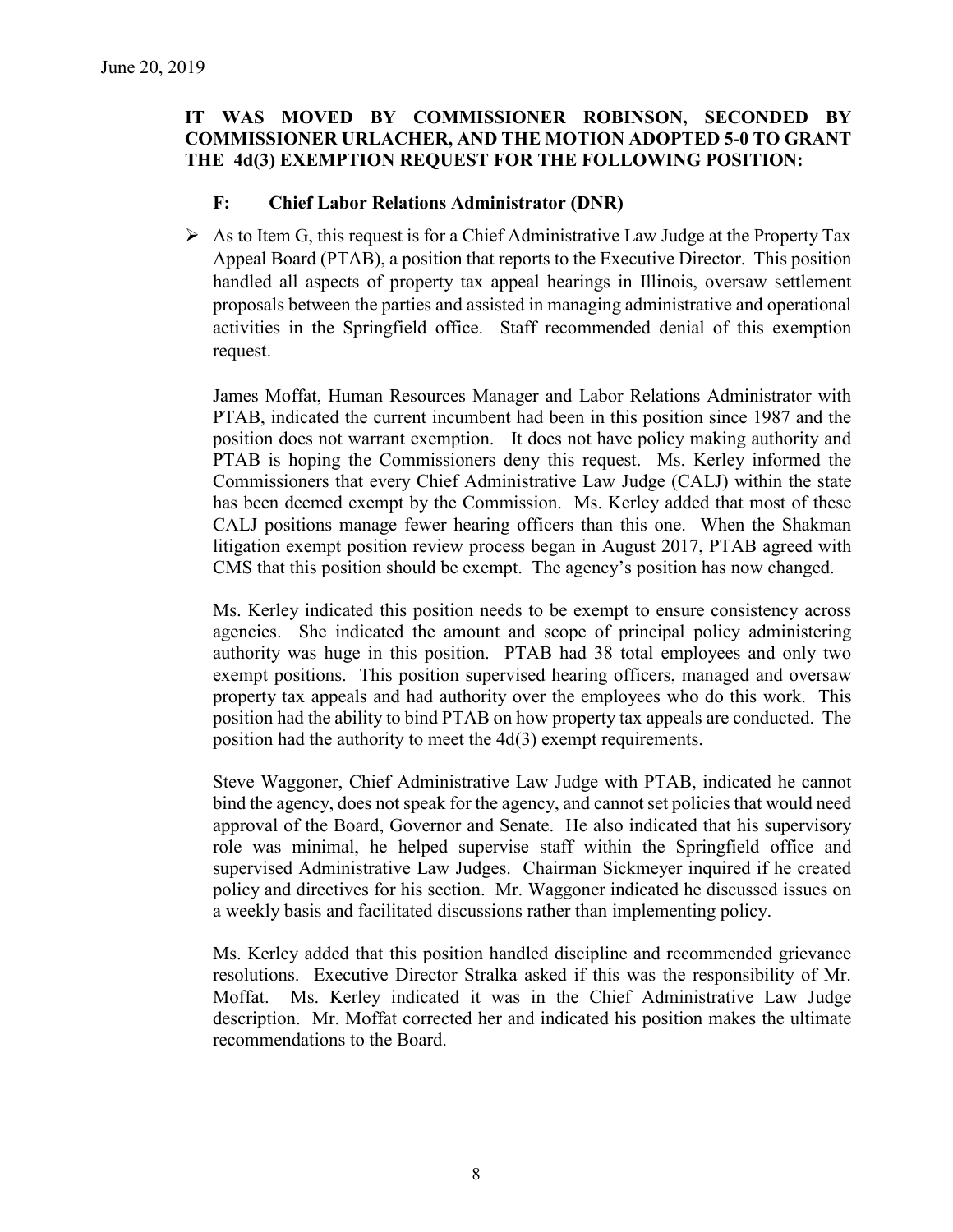### **IT WAS MOVED BY COMMISSIONER ROBINSON, SECONDED BY COMMISSIONER URLACHER, AND THE MOTION ADOPTED 4-1 WITH COMMISSIONER LUECHTEFELD VOTING NO, TO DENY THE 4d(3) EXEMPTION REQUEST FOR THE FOLLOWING POSITION:**

#### **G: Chief Administrative Law Judge - Hearings Division (PTAB)**

 $\triangleright$  As to Item H1, this request is for a Labor Relations Administrator at the Department of Veterans' Affairs (DVA), a position that reports to the Chief of Staff, who reports to the Director. This position had the authority to engage with labor relations matters, contract negotiations, grievance hearings, appropriate discipline measures along with policies, procedures and personnel rules. Staff recommended approval of this exemption request.

Lisa Tisdale, Labor Relations Administrator with DVA, indicated she had no authority to make policies. She only reviewed policies, handled third level grievances along with class action grievances, handled union issues, discussed impacts and was required to attend grievance hearings. She indicated CMS has the authority to overrule her on all labor relations issues. She resolved timekeeping and overtime issues. She represented DVA at contract negotiations with nine unions. She discussed grievance resolutions with other exempt positions at DVA. Ms. Tisdale acknowledged being the agency's designated representative at labor negotiations. She contended that this position must have the ability to uphold policies without the fear of job loss.

Chairman Sickmeyer questioned who she reported to and Ms. Tisdale indicated she reported to the Chief of Staff. Chairman Sickmeyer inquired how many labor relations positions are within DVA. Ms. Tisdale indicated she was the only one and does not supervise anyone.

Mark Sherbeyn, Human Resources Manager with DVA, indicated the agency supports the 4d(3) exemption of this position and he provided the DVA Tardiness Policy that Ms. Tisdale signed off on along with AFSCME. Mr. Sherbeyn indicated Ms. Tisdale entered into agreements with unions, binds the agency, and represents the agency with statewide contract negations. Ms. Tisdale asked to rebut Mr. Sherbeyn's statement and Chairman Sickmeyer denied this request. Ms. Kerley added that CMS Labor Relations did seek additional exempt positions within CMS Labor Relations.

## **IT WAS MOVED BY COMMISSIONER LUECHTEFELD, SECONDED BY COMMISSIONER URLACHER, AND THE MOTION ADOPTED 5-0 TO GRANT THE 4d(3) EXEMPTION REQUEST FOR THE FOLLOWING POSITION:**

## **H1: Labor Relations Administrator (DVA)**

 $\triangleright$  As to Item H2, this request is for a Deputy General Counsel at the Department of Veterans' Affairs, a position that reports to the General Counsel, who reports to the Director. The functions of this job were legal advisor for administration, litigation and operational functions of the Department along with legal review and advice on Illinois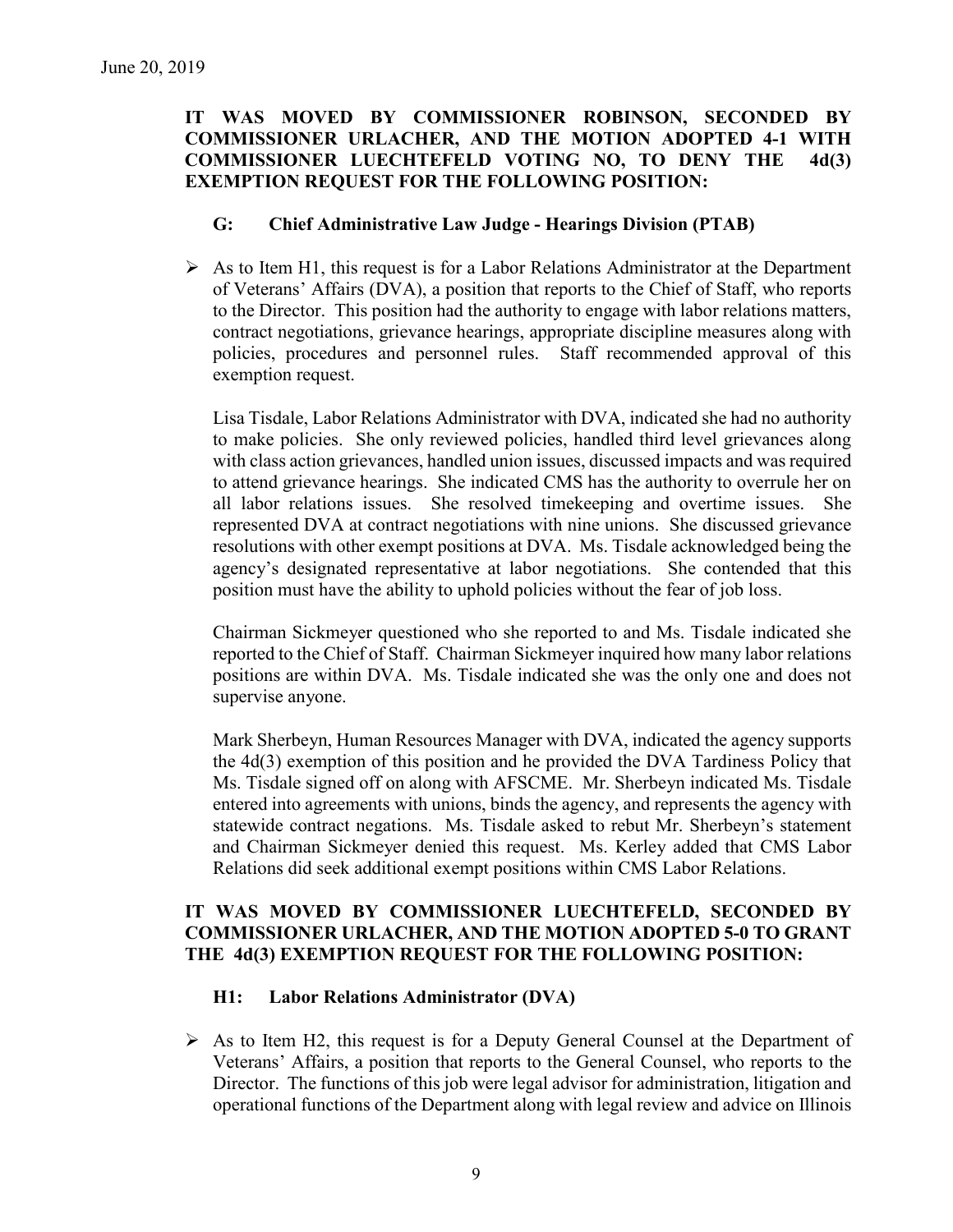Veterans' Home policies and procedures. This position provided legal support of DVA Veteran Service Officers, employee relations, labor issues, grant programs and legal support to the agency Auditor for reports, compliance audits and procurement related issues. Staff recommended denial of this exemption request.

Matthew Eddington, Deputy General Counsel with DVA indicated he supported the denial of exemption. He does not make policy on any basis. He interpreted the laws. No one reported to him and he cannot bind the agency with any contract negotiations. Ms. Kerley indicated this position has a subordinate which is currently vacant. When looking at other agencies, with attorneys having subordinates, they are not technical advisors under Section  $4d(5)$ . Ms. Kerley indicated the manner to implement policies within his job duties along with legal review of Veterans Homes policies and procedures warrant the position to be 4d(3) exempt. Mr. Eddington indicated the vacant subordinate position is unfunded.

### **IT WAS MOVED BY COMMISSIONER URLACHER, SECONDED BY COMMISSIONER LUECHTEFELD, AND THE MOTION ADOPTED 5-0 TO DENY THE EXEMPTION REQUEST FOR THE FOLLOWING POSITION:**

### **H2: Deputy General Counsel (DVA)**

#### **The following positions were granted exemption on June 20, 2019:**

| <b>Position Number</b>  | 40070-37-70-110-00-01                                      |
|-------------------------|------------------------------------------------------------|
| <b>Functional Title</b> | <b>Senior Labor Relations Counsel</b>                      |
| Incumbent               | Vacant                                                     |
| Supervisor              | Deputy General Counsel, Labor Relations who reports to the |
|                         | General Counsel who reports to the Director                |
| Location                | <b>Sangamon County</b>                                     |

#### **C. Illinois Department of Central Management Services**

#### **D. Illinois Department of Children and Family Services**

| <b>Position Number</b>  | 37015-16-05-400-00-01                                    |
|-------------------------|----------------------------------------------------------|
| <b>Functional Title</b> | Chief, Asian-American Services                           |
| Incumbent               | Marjorie Moore                                           |
|                         | Deputy Director of Affirmative Action who reports to the |
| Supervisor              | Director                                                 |
| Location                | <b>Cook County</b>                                       |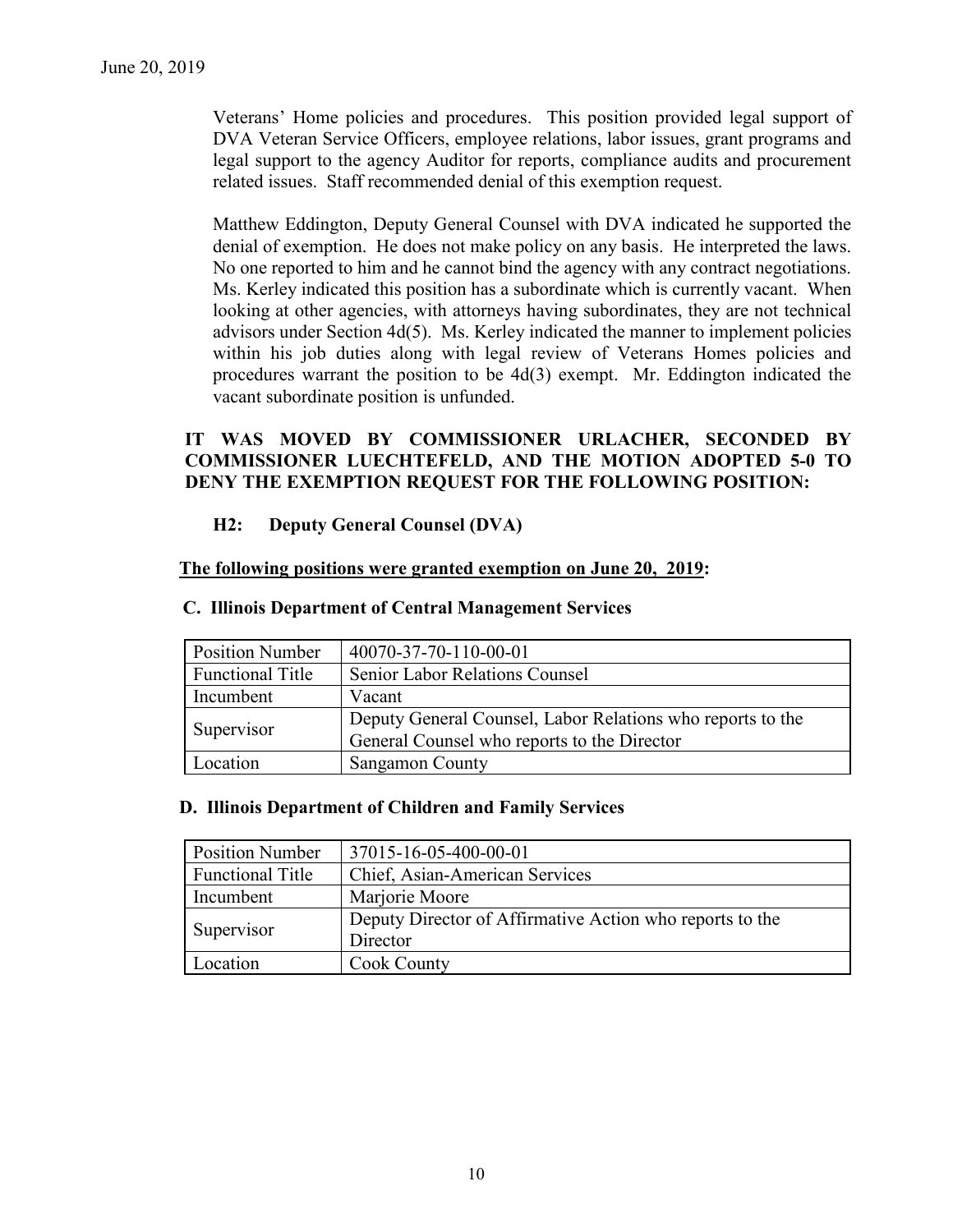# **E1. Illinois Department of Human Services**

| <b>Position Number</b>  | 40070-10-66-010-00-01                                     |
|-------------------------|-----------------------------------------------------------|
| <b>Functional Title</b> | <b>Assistant Director, Developmental Disabilities</b>     |
| Incumbent               | Kathleen Ward                                             |
| Supervisor              | Director of Developmental Disabilities who reports to the |
|                         | Assistant Secretary who reports to the Secretary          |
| Location                | <b>Sangamon County</b>                                    |

# **E2. Illinois Department of Human Services**

| <b>Position Number</b>  | 40070-10-66-200-10-01                                          |
|-------------------------|----------------------------------------------------------------|
| <b>Functional Title</b> | Associate Deputy Director-Developmental Disabilities           |
| Incumbent               | <b>Tiffany Bailey</b>                                          |
| Supervisor              | Deputy Director, Developmental Disabilities who reports to the |
|                         | Assistant Secretary who reports to the Secretary               |
| Location                | Lee County                                                     |

# **F. Illinois Department of Natural Resources**

| <b>Position Number</b>  | 37015-12-00-730-00-01                                                                     |
|-------------------------|-------------------------------------------------------------------------------------------|
| <b>Functional Title</b> | <b>Chief Labor Relations Administrator</b>                                                |
| Incumbent               | Chris Gasperin                                                                            |
| Supervisor              | Human Resources Director who reports to the Chief of Staff who<br>reports to the Director |
| Location                | <b>Sangamon County</b>                                                                    |

# **H1. Illinois Department of Veterans' Affairs**

| <b>Position Number</b>  | 37015-34-00-000-00-05                      |
|-------------------------|--------------------------------------------|
| <b>Functional Title</b> | Labor Relations Administrator              |
| Incumbent               | Lisa Tisdale                               |
| Supervisor              | Chief of Staff who reports to the Director |
| Location                | <b>Sangamon County</b>                     |

### **I1. Illinois Department of Children and Family Services**

| <b>Position Number</b>  | 40070-16-00-600-10-01                                                                 |
|-------------------------|---------------------------------------------------------------------------------------|
| <b>Functional Title</b> | <b>Immersion Site Director</b>                                                        |
| Incumbent               | James E. Tooles                                                                       |
| Supervisor              | Associate Director of Strategy & Performance Execution who<br>reports to the Director |
| Location                | St. Clair County                                                                      |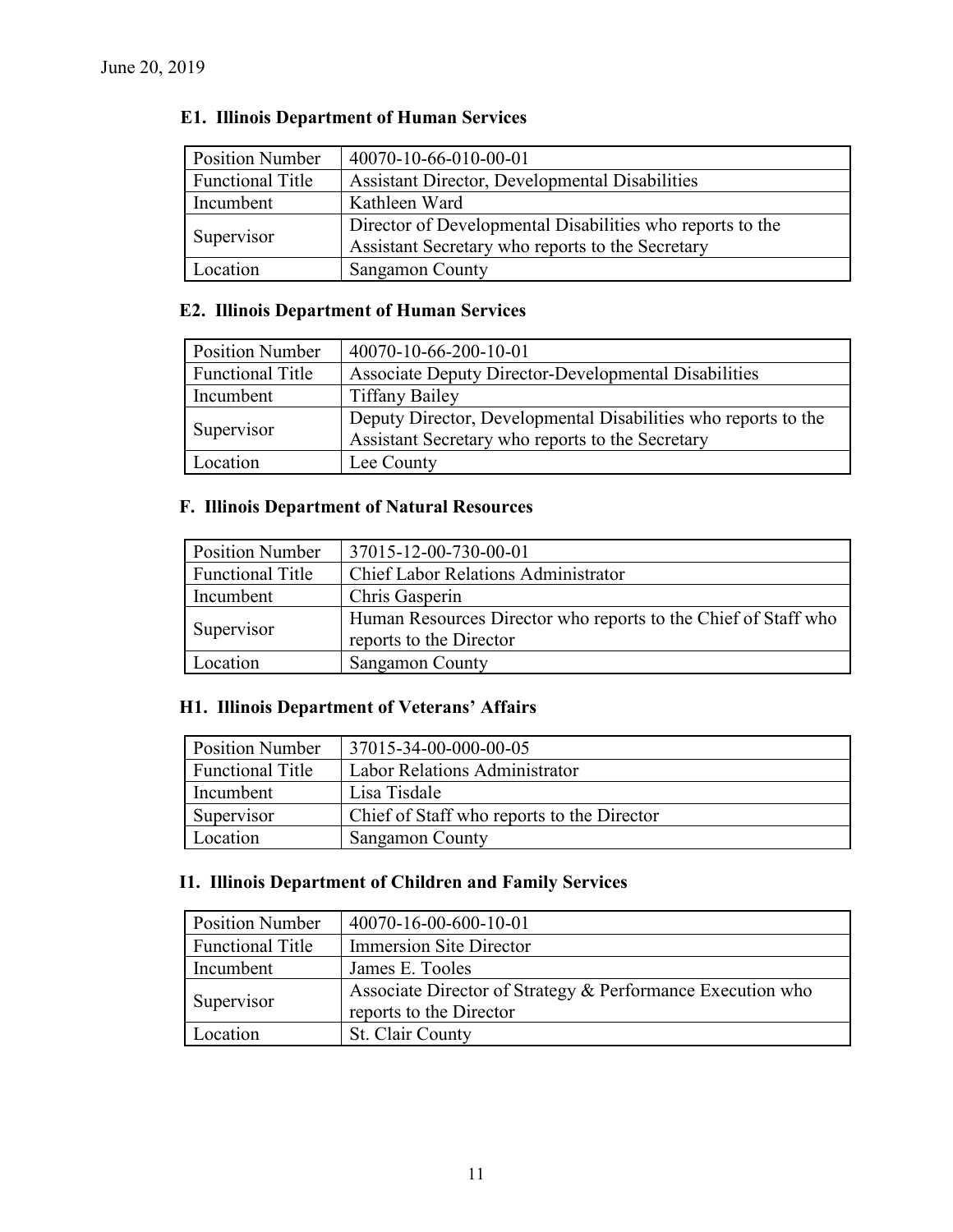| <b>Position Number</b>  | 40070-16-00-600-10-02                                      |
|-------------------------|------------------------------------------------------------|
| <b>Functional Title</b> | Immersion Site Director                                    |
| Incumbent               | Norma Machay                                               |
| Supervisor              | Associate Director of Strategy & Performance Execution who |
|                         | reports to the Director                                    |
| Location                | Kane County                                                |

### **I2. Illinois Department of Children and Family Services**

## **I3. Illinois Department of Children and Family Services**

| <b>Position Number</b>  | 40070-16-00-600-10-03                                                                 |
|-------------------------|---------------------------------------------------------------------------------------|
| <b>Functional Title</b> | <b>Immersion Site Director</b>                                                        |
| Incumbent               | Verletta Saxon                                                                        |
| Supervisor              | Associate Director of Strategy & Performance Execution who<br>reports to the Director |
| Location                | <b>Rock Island County</b>                                                             |

### **I4. Illinois Department of Children and Family Services**

| <b>Position Number</b>  | 40070-16-00-600-10-04                                                                 |
|-------------------------|---------------------------------------------------------------------------------------|
| <b>Functional Title</b> | <b>Immersion Site Director</b>                                                        |
| Incumbent               | Vacant                                                                                |
| Supervisor              | Associate Director of Strategy & Performance Execution who<br>reports to the Director |
| Location                | Jefferson County                                                                      |

### **The following positions were denied exemption at the June 20, 2019 meeting:**

# **G. Illinois Property Tax Appeal Board**

| <b>Position Number</b>  | 40070-50-48-600-00-51                            |
|-------------------------|--------------------------------------------------|
| <b>Functional Title</b> | Chief Administrative Law Judge-Hearings Division |
| Incumbent               | Steve Waggoner                                   |
| Supervisor              | <b>Executive Director</b>                        |
| Location                | <b>Sangamon County</b>                           |

### **H2. Illinois Department of Veterans' Affairs**

| <b>Position Number</b>  | 40070-34-00-210-00-01                       |
|-------------------------|---------------------------------------------|
| <b>Functional Title</b> | Deputy General Counsel                      |
| Incumbent               | Matthew Eddington                           |
| Supervisor              | General Counsel who reports to the Director |
| Location                | Cook County                                 |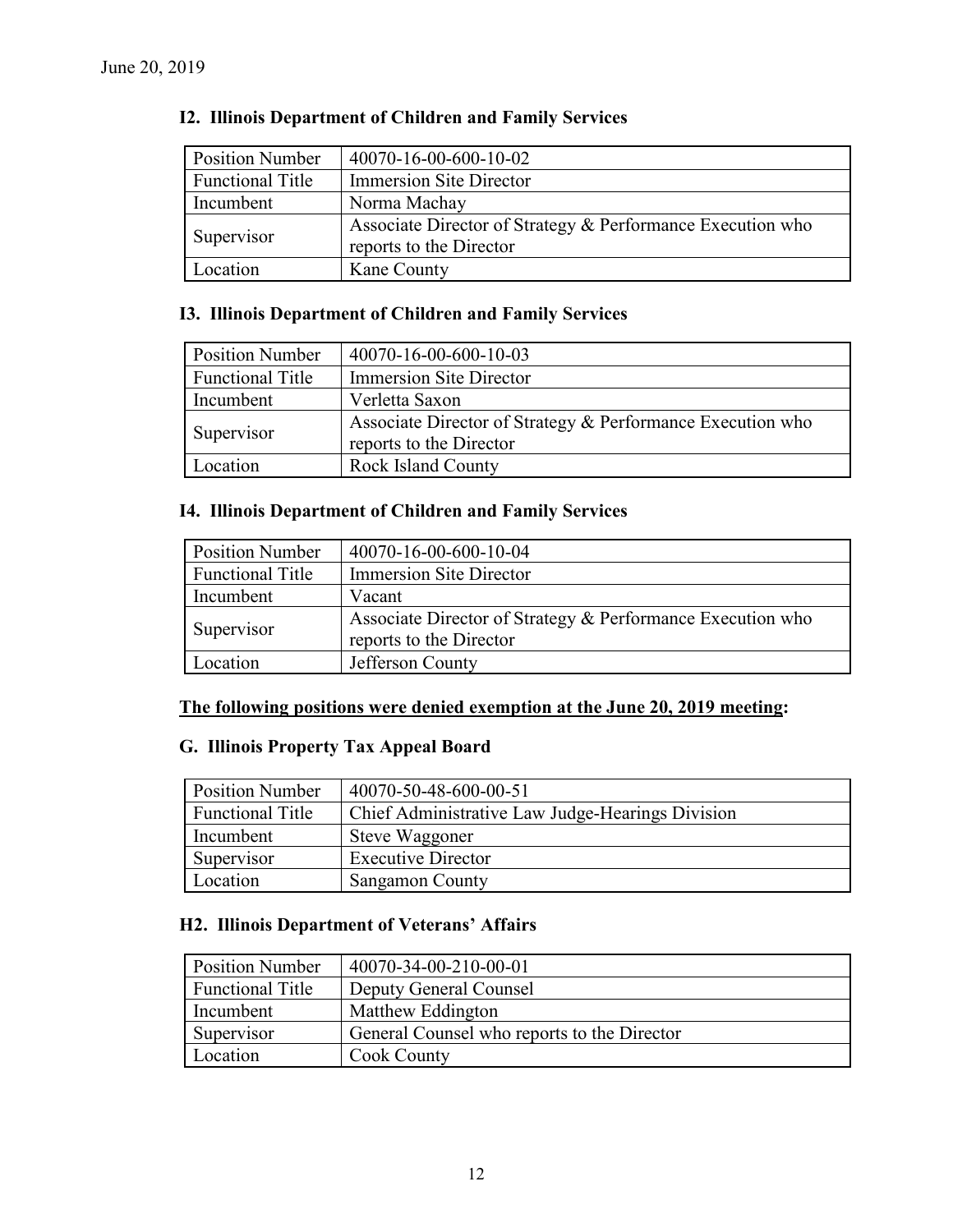## **Proposed Rescissions in accordance with Section 1.142(b) of the Rules of the Civil Service Commission**

On February 28, 2019, March 28, 2019, and May 30, 2019 the Director of Central Management Services sent notice that she was recommending rescission of several Section 4d(3) exempt positions which may no longer meet the requirements for exemption. Each affected agency was provided notice of the recommended actions. The following is a list of these positions that will now be put forth before the Commission for formal consideration of rescission of their exemption, including two positions that have been continued from previous meetings (Items J and K).

Section 1.142(b) provides that the Commission may rescind the exemption of positions that no longer meet the requirements for exemption upon the recommendation of the Director of Central Management Services. The determination of rescission of Section 4d(3) exemptions rests with Civil Service Commission. Section 1.142(b) of the Commission Rules provides that rescission of an exemption shall be approved after the Commission has determined that an adequate level of managerial control exists in exempt status that will ensure responsive and accountable administrative control of the programs of the agency.

Exemption Monitor Sabrina Johnson indicated that Items  $J - X3$  are recommended rescissions from the Department of Central Management Services.

- $\triangleright$  As to Item J, this proposed rescission is for an Assistant Deputy Director, Functional Processes at the Department of Corrections / Public Safety Shared Services Center (DOC). This recommended rescission had been continued since March 2019 and based on May 2019 CSC meeting, Sarah Kerley indicated the position would be abolished. DOC acknowledged they were in the process of abolishing this position; however, it did not happen prior to the June 20 meeting. Staff recommended approving this rescission request.
- $\triangleright$  As to Item K, this proposed rescission is for an Executive Director for the World Shooting and Recreational Complex at the Department of Natural Resources (DNR). This proposed rescission has been continued since April 2019, and at that time Teresa Smith, Deputy Director of Personnel at CMS, asked for a continuance to allow additional discussion with the agency so there could be further review, based on what had been presented. Staff asked about the discussion between the two agencies and neither agency could provide an update at that time.

This position established policies and procedures for the Complex, acted authoritatively as policy formulating administrator and administered all aspects of the facility and events. This position was over all programs for the Complex, it developed a strategic international marketing plan for the vendors, event participants, and contributors to enhance and fund Complex activities. It was also the official agency spokesperson on behalf of the Director and the Department to all internal and external entities involving the World Shooting and Recreational Complex. Staff recommended denying this rescission request.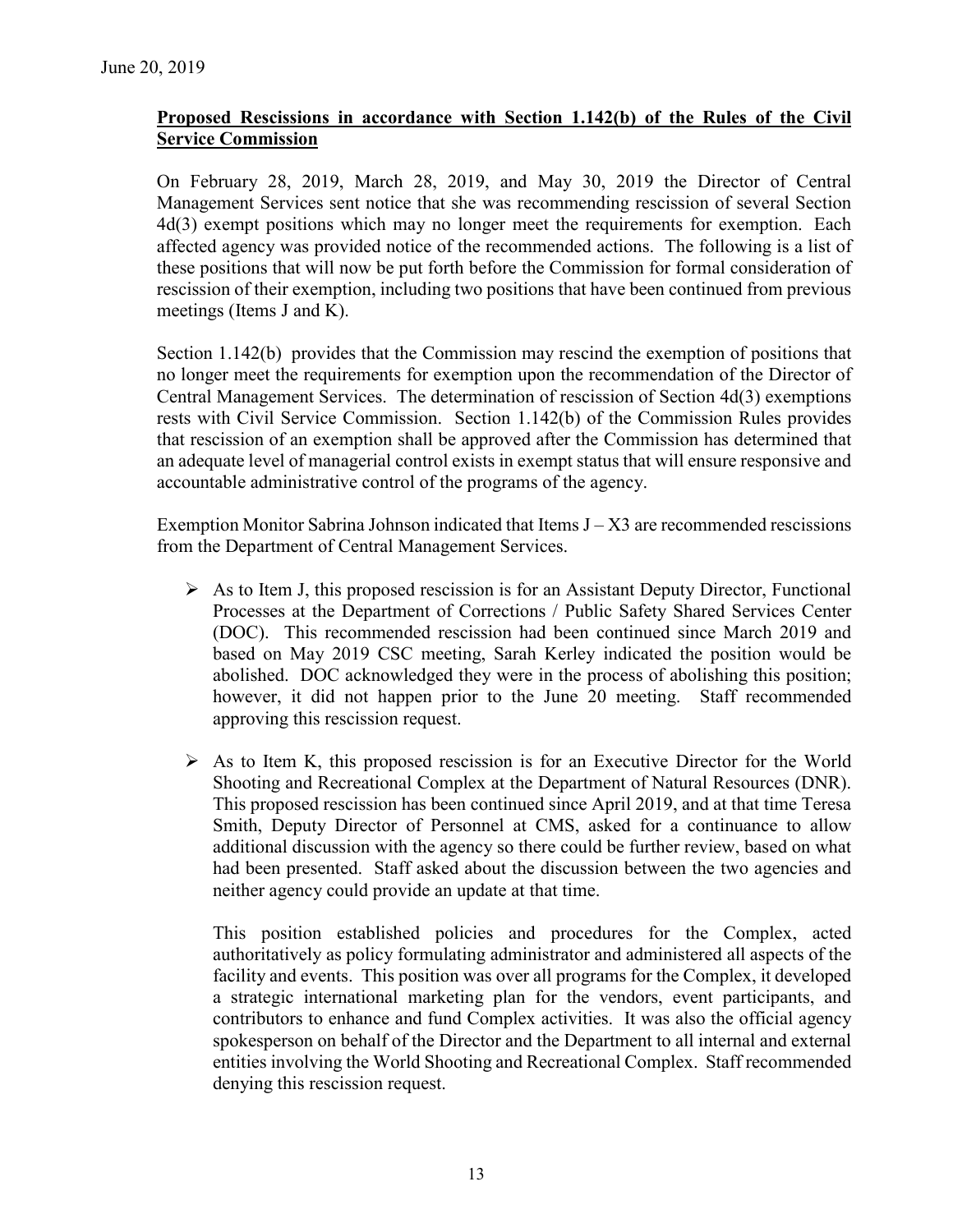Executive Director Stralka indicated there was a lengthy discussion two months ago regarding this position. Commissioner Luechtefeld inquired what the present incumbent would recommend and expressed concern about what could happen if things were not going well, there was no one to blame. If it was an at will position, there could be changes. Commissioner Luechtefeld indicated he felt the position should be exempt. Monica Brockman, Executive Director of the World Shooting and Recreational Complex with DNR indicated she agreed with Commissioner Luechtefeld.

Sarah Kerley indicated if the duties within the job description were being performed, she was not sure why this discussion would take place. Assessing a position based on what we hope it will be in the future is a different discussion. The Complex had one employee, Ms. Brockman. There was no question she was doing well, the current DNR Director hopes the Complex becomes what it should be, but it is not right now. CMS has worked with DNR to extend Ms. Brockman's work for an additional 90 days to encompass an upcoming event. This position was currently posted. Interviews will be scheduled soon and the position will be filled in the near future. In response to a question from Commissioner Luechtefeld, Ms. Kerley indicated that a fully functioning Complex could support an exempt Executive Director.

Ms. Brockman indicated when the Shakman exemption questionnaire was given to her, she responded "no" to questions regarding being a spokesperson, a policy maker and decision maker. Her role was to run a gun club and it was a very sensitive position that included making decisions with the Director.

- $\triangleright$  As to Items L1 X3, Staff recommended approving these rescission requests. Executive Director Stralka inquired if the positions were vacant and Ms. Johnson indicated only five were filled.
- $\triangleright$  Item K, Commissioner Luechtefeld asked if the position was currently exempt or nonexempt. Ms. Johnson indicated the position was currently exempt and if denied, the position would remain exempt and if approved, it would become non-exempt.

### **IT WAS MOVED BY COMMISSIONER URLACHER, SECONDED BY COMMISSIONER ROBINSON, AND THE MOTION ADOPTED 5-0 TO RESCIND THE 4D(3) EXEMPTION FROM THE FOLLOWING POSITIONS:**

- **J: Assistant Deputy Director-Functional Processes (DOC)**
- **L1: Exhibits Manager (ALPLM)**
- **L2: Facility Services Manager (ALPLM)**
- **M1: Transition and Research Administrator/Colbert Decree (AGE)**
- **M2: Deputy Division Manager (AGE)**
- **M3: Deputy Division Manager, Home and Community Services (AGE)**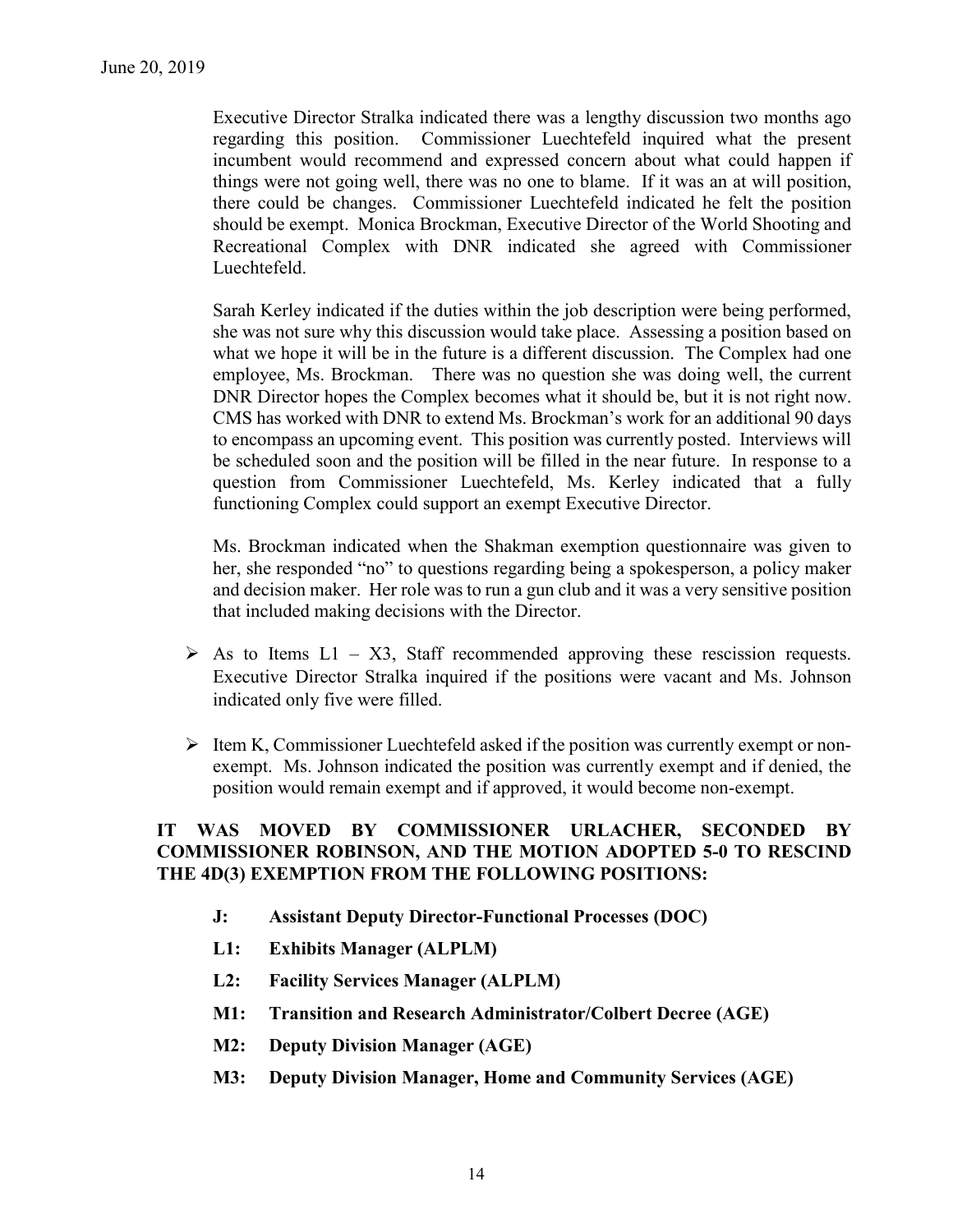- **N: Assistant Illinois State Fair Manager (AGR)**
- **O1: Chief Information Officer (CMS)**
- **O2: Facilities Trade and Building Services Manager (CMS)**
- **O3: Portfolio Manager-Equipment and Commodities Div. (CMS)**
- **O4: Manager, Transactions & Property Administration (CMS)**
- **P1: Legislative Information Liaison (CEO)**
- **P2: International Market Event Development Manager (CEO)**
- **P3: Deputy Director, Urban Assistance (CEO)**
- **P4: Asst. Deputy Director, Entrepreneurship, Innovation & Tech. (CEO)**
- **P5: Manager, Entrepreneurship, Innovation & Technology (CEO)**
- **P6: Asst. Deputy Director, Community Assistance (CEO)**
- **P7: Illinois Main Street Manager (CEO)**
- **P8: Regional Mgr., Economic Dev./Northern Stateline (CEO)**
- **P9: Regional Mgr., Economic Dev./East Central Region (CEO)**
- **P10: Regional Mgr., Economic Dev./Central Region (CEO)**
- **P11: Regional Mgr., Economic Dev./North Central Region (CEO)**
- **P12: Regional Mgr., Economic Dev./Southern Central Region (CEO)**
- **P13: Assistant Deputy Director, Office of Tourism (CEO)**
- **Q1: Public Information Officer-Outreach Program (DOC)**
- **Q2: Assistant Center Supervisor (DOC)**
- **Q3: Administration Deputy Director (DOC)**
- **Q4: Assistant Deputy Director, Strategic Processes (DOC)**
- **R: Staff Assistant/Advisor to Director (DES)**
- **S: Agency Purchasing Officer (EPA)**
- **T1: Constituent Information Program Admin-Professional Reg (FPR)**
- **T2: Federal & State Interstate Liaison-Secretary's Office (FPR)**
- **T3: Director of Athletics-Statewide Enforcement Section (FPR)**
- **U1: Bureau Chief, Policy & Review, Contract Administration (DHS)**
- **U2: Manager, Contract Compliance, Contract Administration (DHS)**
- **U3: Manager, Business Services (DHS)**
- **V: Executive Contract & Software License Mgr., Chief Technology (DoIT)**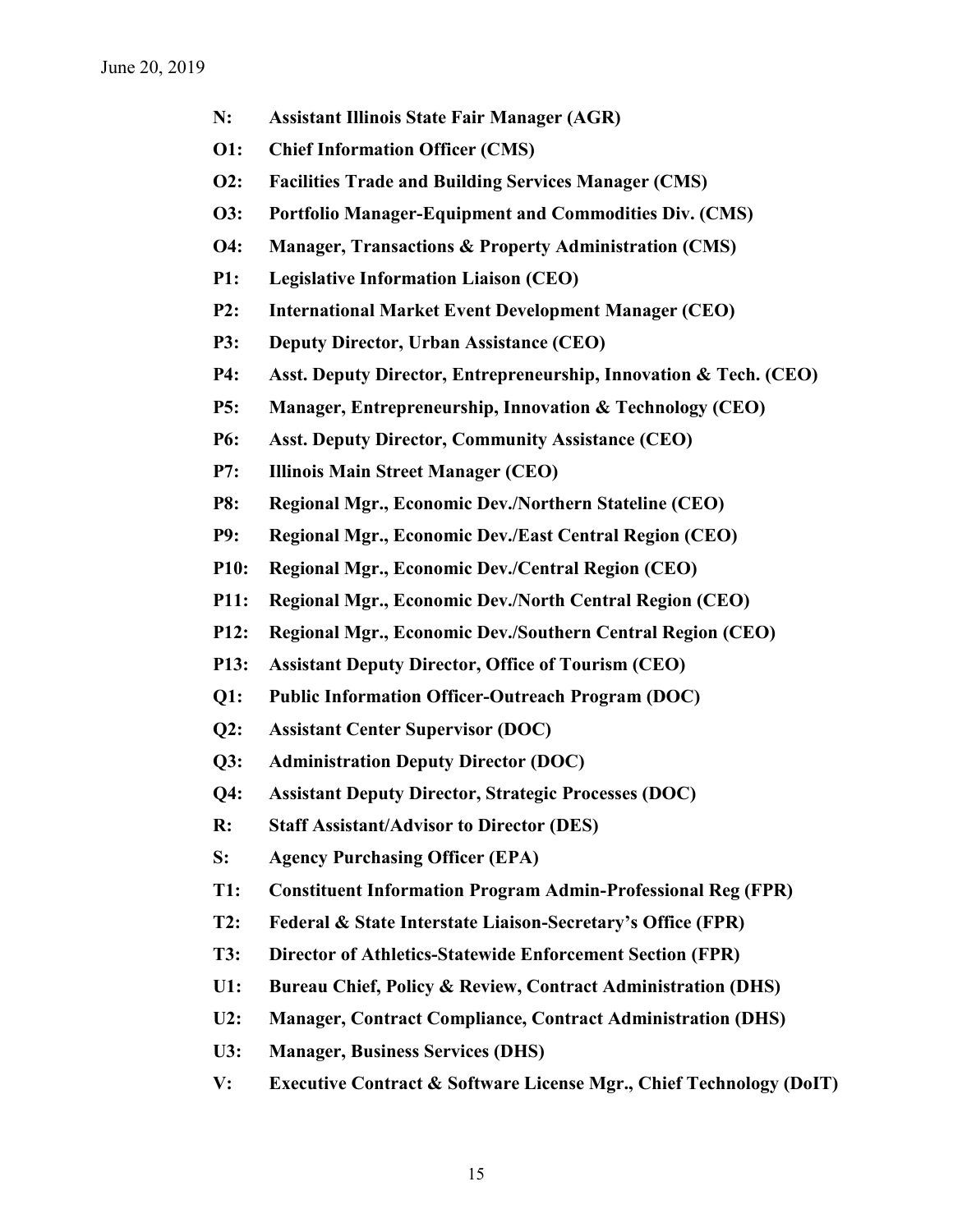- **W: Carnival Manager (DOL)**
- **X1: Assistant Legislative Liaison (DPH)**
- **X2: Grants Management Assistant to the Assistant Director (DPH)**
- **X3: Administrative Assistant (DPH)**

### **IT WAS MOVED BY COMMISSIONER LUECHTEFELD, SECONDED BY COMMISSIONER URLACHER, AND THE MOTION ADOPTED 5-0 TO DENY THE PROPOSED RESCISSION:**

#### **K: Executive Director-World Shooting & Recreational Complex (DNR)**

#### **The following proposed rescission was denied at the June 20, 2019 meeting:**

| Item       | Agency / Position $#$ |                       | <b>Functional Title</b>   |                                          | Incumbent       |
|------------|-----------------------|-----------------------|---------------------------|------------------------------------------|-----------------|
| <b>DNR</b> |                       | 40070-12-04-000-00-01 |                           | Exec. Director-World Shooting &   Monica |                 |
|            |                       |                       | <b>Recreation Complex</b> |                                          | <b>Brackman</b> |

#### **The following proposed rescissions were granted at the June 20, 2019 meeting:**

| Item           |              | Agency / Position #   | <b>Functional Title</b>                                          | Incumbent                 |
|----------------|--------------|-----------------------|------------------------------------------------------------------|---------------------------|
| J              | <b>DOC</b>   | 40070-29-40-210-00-01 | <b>Assistant Deputy Director-</b><br><b>Functional Processes</b> | Vacant                    |
| L1             | <b>ALPLM</b> | 40070-19-10-150-00-01 | <b>Exhibits Manager</b>                                          | Vacant                    |
| L2             | <b>ALPLM</b> | 40070-19-10-400-00-01 | <b>Facility Services Manager</b>                                 | Lawrence<br>Patterson     |
| M1             | AGE          | 40070-47-00-020-10-01 | Transition & Research<br><b>Administrator/Colbert Decree</b>     | Vacant                    |
| M <sub>2</sub> | <b>AGE</b>   | 40070-47-20-100-00-01 | Deputy Division Manager                                          | Vacant                    |
| M <sub>3</sub> | AGE          | 40070-47-30-000-00-02 | Deputy Division Manager/Home<br>& Community Services             | Vacant                    |
| N              | <b>AGR</b>   | 40070-11-12-000-00-02 | Assistant Illinois State Fair Mgr.                               | Vacant                    |
| O <sub>1</sub> | <b>CMS</b>   | 40070-37-41-100-00-01 | <b>Chief Information Officer</b>                                 | L. Krebs<br>(75-day temp) |
| O <sub>2</sub> | <b>CMS</b>   | 40070-37-41-300-10-01 | Facilities Trade & Building<br>Services Manager                  | Vacant                    |
| O <sub>3</sub> | <b>CMS</b>   | 40070-37-41-400-00-01 | Portfolio Manager - Equipment<br>and Commodities Division        | Vacant                    |
| O <sub>4</sub> | <b>CMS</b>   | 40070-37-62-000-00-01 | Manager, Transactions &<br>Property Administration               | Vacant                    |
| P <sub>1</sub> | <b>CEO</b>   | 37015-42-00-210-00-01 | Legislative Information Liaison                                  | Vacant                    |
| P <sub>2</sub> | <b>CEO</b>   | 40070-42-00-000-20-01 | <b>International Market Event</b><br>Development Manager         | Vacant                    |
| P <sub>3</sub> | <b>CEO</b>   | 40070-42-00-030-00-01 | Deputy Director, Urban<br>Assistance                             | Vacant                    |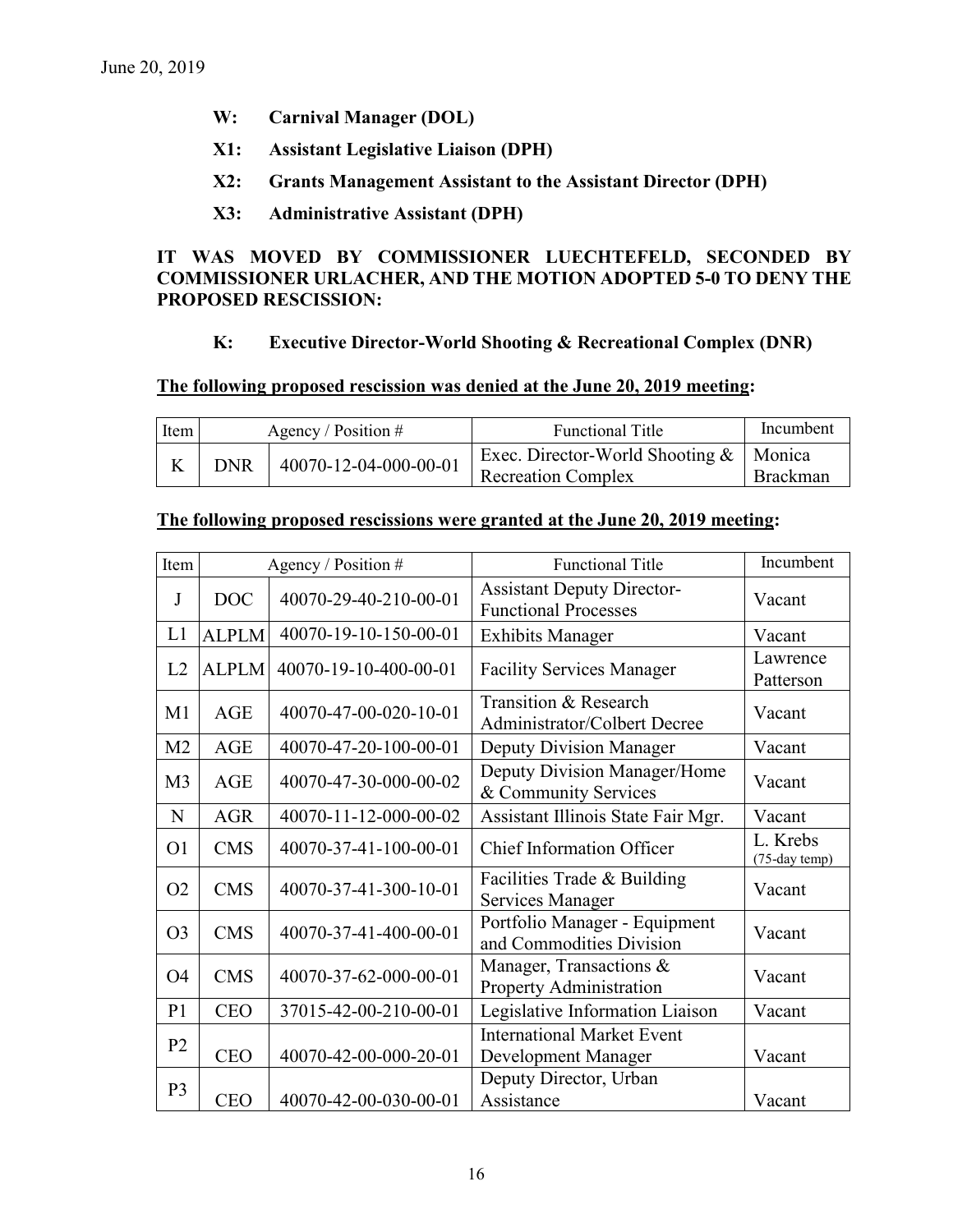| Item            |            | Agency / Position #   | <b>Functional Title</b>                                                            | Incumbent                      |
|-----------------|------------|-----------------------|------------------------------------------------------------------------------------|--------------------------------|
| P <sub>4</sub>  | <b>CEO</b> | 40070-42-00-700-06-01 | <b>Asst. Deputy Director-</b><br>Entrepreneurship, Innovation &<br>Technology      | Vacant                         |
| P <sub>5</sub>  | <b>CEO</b> | 40070-42-00-740-00-01 | Manager, Entrepreneurship,<br>Innovation & Technology                              | Vacant                         |
| P <sub>6</sub>  | <b>CEO</b> | 40070-42-05-000-05-01 | <b>Assistant Deputy Director,</b><br><b>Community Assistance</b>                   | Vacant                         |
| P7              | <b>CEO</b> | 40070-42-10-025-00-01 | Illinois Main Street Manager                                                       | Vacant                         |
| P <sub>8</sub>  | <b>CEO</b> | 40070-42-10-100-00-01 | Regional Mgr. Economic Dev./<br>Northern Stateline                                 | Vacant                         |
| P <sub>9</sub>  | <b>CEO</b> | 40070-42-10-300-00-01 | Regional Mgr., Economic Dev./<br><b>East Central Region</b>                        | Vacant                         |
| P10             | <b>CEO</b> | 40070-42-10-400-00-01 | Regional Mgr., Economic Dev./<br>Central Region                                    | Vacant                         |
| P11             | <b>CEO</b> | 40070-42-10-500-00-01 | Regional Mgr., Economic Dev./<br>North Central Region                              | Vacant                         |
| P <sub>12</sub> | <b>CEO</b> | 40070-42-10-800-00-01 | Regional Mgr., Economic Dev,/<br>Southern Central Region                           | Vacant                         |
| P <sub>13</sub> | <b>CEO</b> | 40070-42-25-000-05-01 | <b>Assistant Deputy Director, Office</b><br>Of tourism                             | Vacant                         |
| Q <sub>1</sub>  | <b>DOC</b> | 37015-29-00-000-15-01 | Public Information Officer-<br>Outreach Program                                    | Vacant                         |
| Q2              | <b>DOC</b> | 40070-29-20-213-10-01 | <b>Assistant Center Supervisor</b>                                                 | Vacant                         |
| Q <sub>3</sub>  | <b>DOC</b> | 40070-29-40-100-00-01 | <b>Administration Deputy Director</b>                                              | Vacant                         |
| Q4              | <b>DOC</b> | 40070-29-40-220-00-01 | <b>Assistant Deputy Director -</b><br><b>Strategic Processes</b>                   | Vacant                         |
| $\mathbf R$     | <b>DES</b> | 40070-44-00-000-01-03 | Staff Assistant/Advisor to<br>Director                                             | Thomas<br>Dilbeck              |
| S               | <b>EPA</b> | 40070-46-00-200-00-01 | <b>Agency Purchasing Officer</b>                                                   | Craig<br>Foxall                |
| T1              | <b>FPR</b> | 37015-13-40-500-00-01 | <b>Constituent Information Program</b><br>Administrator-Professional<br>Regulation | Vacant                         |
| T <sub>2</sub>  | <b>FPR</b> | 40070-13-00-400-00-01 | Federal & State Interstate<br>Liaison-Secretary's Office                           | Vacant                         |
| T <sub>3</sub>  | <b>FPR</b> | 40070-13-40-960-00-01 | Director of Athletics- Statewide<br><b>Enforcement Section</b>                     | Vacant                         |
| U <sub>1</sub>  | <b>DHS</b> | 40070-10-04-200-00-01 | Bureau Chief, Policy & Review,<br>Contract Admin.                                  | Vacant                         |
| U <sub>2</sub>  | <b>DHS</b> | 40070-10-04-300-00-01 | Manager, Bureau of Contract<br>Compliance, Contract Admin.                         | <b>Brian Bond</b><br>(Interim) |
| U <sub>3</sub>  | <b>DHS</b> | 40070-10-10-100-00-01 | Manager, Business Services                                                         | D. Stavrou<br>(Interim)        |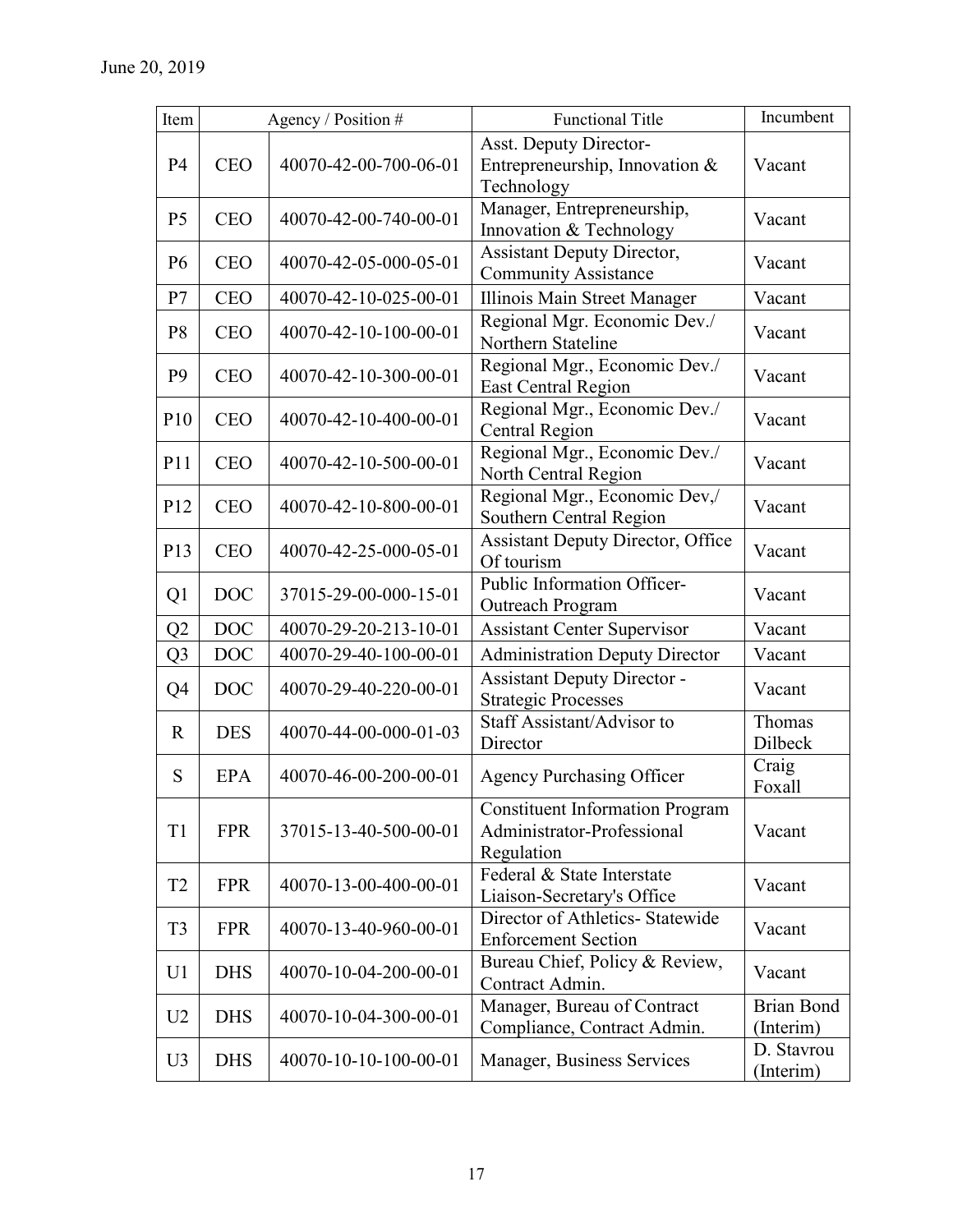| Item           |            | Agency / Position $#$ | <b>Functional Title</b>                                                  | Incumbent |
|----------------|------------|-----------------------|--------------------------------------------------------------------------|-----------|
| V              | DoIT       | 40070-28-20-100-00-01 | Executive Contract & Software<br>License Mgr.-Chief Technology<br>Office | Vacant    |
| W              | <b>DOL</b> | 40070-15-20-100-00-01 | Carnival Manager                                                         | Vacant    |
| X <sub>1</sub> | <b>DPH</b> | 00501-20-03-020-11-81 | <b>Assistant Legislative Liaison</b>                                     | Vacant    |
| X <sub>2</sub> | <b>DPH</b> | 00502-20-01-100-10-81 | Grants Management Assistant to<br>the Assistant Director                 | Vacant    |
| X3             | <b>DPH</b> | 00502-20-03-010-20-81 | <b>Administrative Assistant</b>                                          | Vacant    |

### VI. CLASS SPECIFICATIONS

#### **A. Governing Rule – Section 1.45 Classification Plan**

The Commission will review the class specifications requiring Commission approval under the Classification Plan and will approve those that meet the requirements of the Personnel Code and Personnel Rules and conform to the following accepted principles of position classification:

- a) The specifications are descriptive of the work being done or that will be done;
- b) Identifiable differentials are set forth among classes that are sufficiently significant to permit the assignment of individual positions to the appropriate class;
- c) Reasonable career promotional opportunities are provided;
- d) The specifications provide a reasonable and valid basis for selection screening by merit examinations;
- e) All requirements of the positions are consistent with classes similar in difficulty, complexity and nature of work; and
- f) The relation of the class specifications to any applicable collective bargaining agreement.

#### **B. None submitted**

**IT WAS MOVED BY COMMISSIONER URLACHER, SECONDED BY COMMISSIONER ROBINSON, AND THE MOTION ADOPTED 5-0 TO DISAPPROVE ANY CLASS SPECIFICATIONS RECEIVED BY THE COMMISSION STAFF NOT CONTAINED IN THIS AGENDA TO ALLOW ADEQUATE STUDY.**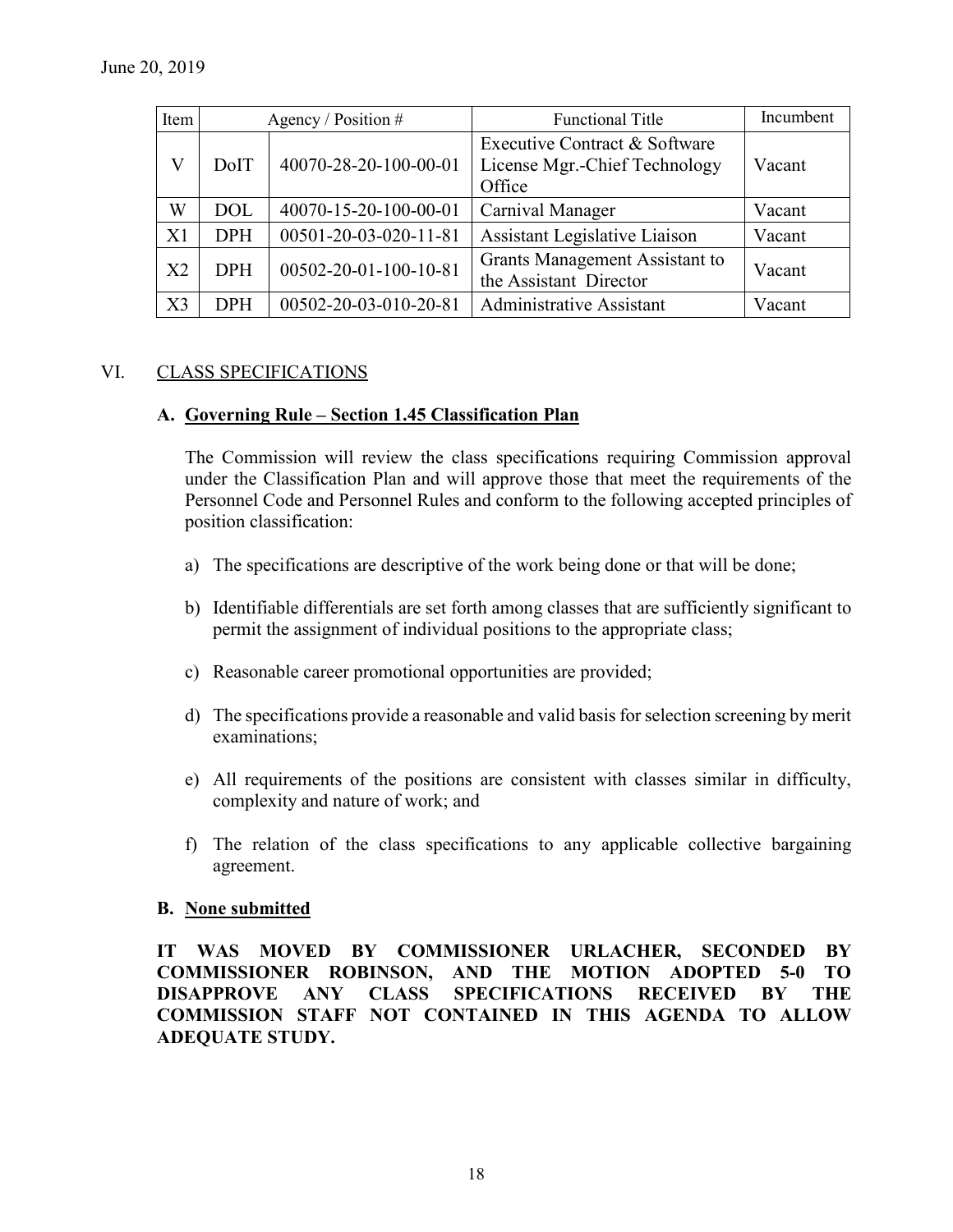#### VII. PERSONNEL RULES

#### **A. Civil Service Commission Governing Rule – Section 1.310 Personnel Rules**

The Commission has power to disapprove new rules or amendments to existing rules submitted by the Director of Central Management Services. Such proposed new rules or amendments of existing rules submitted to the Commission shall be accompanied by a report of proceedings attending the prior public hearing required by law with respect to them. If the Commission does not disapprove new rules or any amendment to existing rules within 30 days following the receipt from the Director of Central Management Services, the new rules or amendments have the force and effect of law after filing by the Director with the Secretary of State.

#### **B. None submitted**

**IT WAS MOVED BY COMMISSIONER URLACHER, SECONDED BY COMMISSIONER LUECHTEFELD, AND THE MOTION ADOPTED 5-0 TO DISAPPROVE ANY AMENDMENTS TO PERSONNEL RULES RECEIVED BY THE COMMISSION STAFF BUT NOT CONTAINED IN THIS AGENDA TO ALLOW ADEQUATE STUDY.** 

#### VIII. MOTION TO CLOSE A PORTION OF THE MEETING

**IT WAS MOVED BY COMMISSIONER URLACHER, SECONDED BY COMMISSIONER ROBINSON, AND BY ROLL CALL VOTE THE MOTION ADOPTED 5-0 TO CLOSE A PORTION OF THE MEETING PURSUANT TO SUBSECTIONS 2(c)(1), 2(c)(4), AND 2(c)(11) OF THE OPEN MEETINGS ACT.**

| <b>SICKMEYER</b>   | YES.       | <b>FINCH</b>    | YES. |
|--------------------|------------|-----------------|------|
| <b>LUECHTEFELD</b> | <b>YES</b> | <b>ROBINSON</b> | YES. |
| <b>URLACHER</b>    | YES.       |                 |      |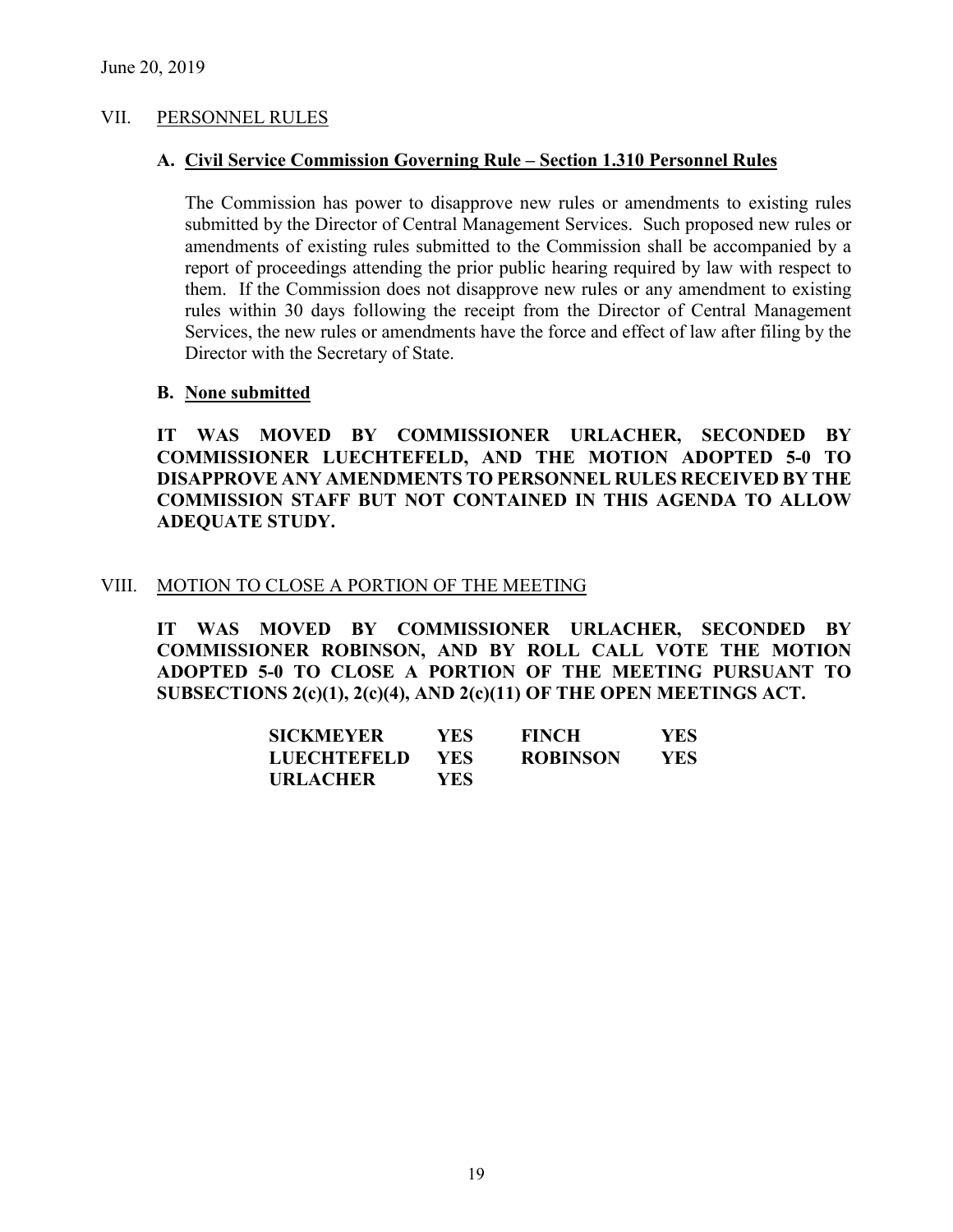#### IX. RECONVENE THE OPEN MEETING

Upon due and proper notice, the regular open meeting of the Illinois Civil Service Commission was reconvened at 160 N. LaSalle Street, Suite S-901, Chicago, IL and 607 E. Adams Street, Suite 801, Springfield, IL by interactive video conference at 12:40 p.m.

#### **PRESENT**

Chairman Timothy D. Sickmeyer; G.A. Finch (by telephone), David Luechtefeld, Vivian Robinson, and Casey Urlacher, Commissioners; and Daniel Stralka, Executive Director, Andrew Barris, Assistant Executive Director and Sabrina Johnson, Exemption Monitor.

### X. INTERLOCUTORY APPEAL

#### **DA-18-19**

| Employee    | Kala Scott-Calvin    | Appeal Date             | 3/07/19                            |
|-------------|----------------------|-------------------------|------------------------------------|
| Agency      | Human Services       | Decision Date $6/06/19$ |                                    |
| Appeal Type | Discharge            | Proposal for            | <b>Grant Motion to Dismiss for</b> |
| ALJ         | <b>Andrew Barris</b> | Decision                | no jurisdiction.                   |

**IT WAS MOVED BY COMMISSIONER URLACHER, SECONDED BY COMMISSIONER LUECHTEFELD, AND BY ROLL CALL VOTE OF 5-0 THE MOTION ADOPTED TO AFFIRM AND ADOPT THE PROPOSAL OF THE ADMINISTRATIVE LAW JUDGE THAT SCOTT-CALVIN WAS IN A TRAINEE APPOINTMENT AT THE TIME OF HER DISCHARGE AND THE COMMISSION DOES NOT HAVE JURISDICTION OVER HER DISCHARGE APPEAL AS SET FORTH IN THE PROPOSAL FOR DECISION DATED JUNE 6, 2019.**

| SICKMEYER   | YES.       | <b>FINCH</b>    | <b>YES</b> |
|-------------|------------|-----------------|------------|
| LUECHTEFELD | <b>YES</b> | <b>ROBINSON</b> | <b>YES</b> |
| URLACHER    | YES.       |                 |            |

#### XI. PUBLICLY ANNOUNCED DECISIONS RESULTING FROM APPEALS

#### **DA-35-18**

| Employee    | Alex Hall, Jr. | Appeal Date   | 4/04/18           |
|-------------|----------------|---------------|-------------------|
| Agency      | Corrections    | Decision Date | 6/07/19           |
| Appeal Type | Discharge      | Proposal for  |                   |
| ALJ         | Daniel Stralka | Decision      | Discharge upheld. |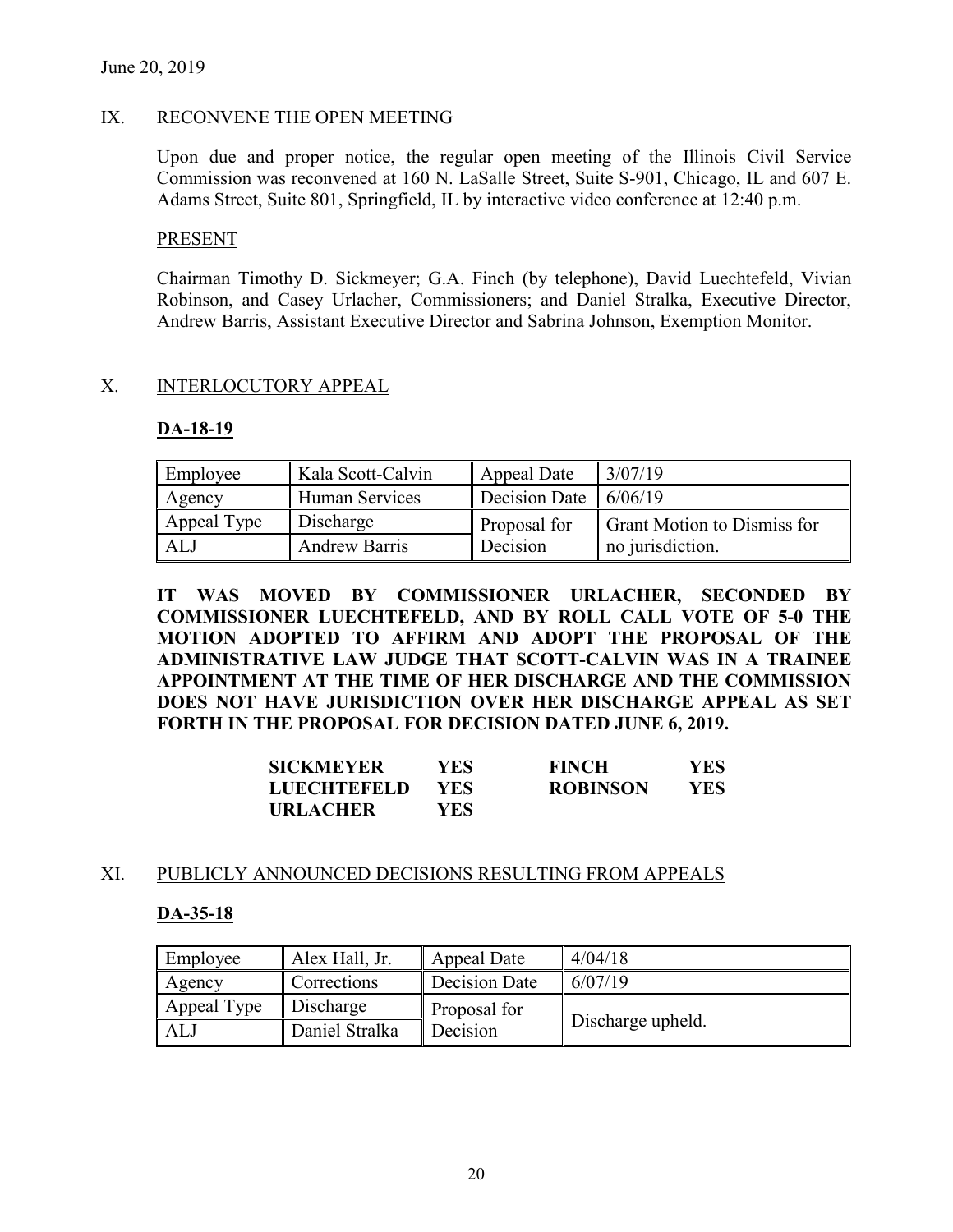**IT WAS MOVED BY COMMISSIONER URLACHER, SECONDED BY COMMISSIONER LUECHTEFELD, AND BY ROLL CALL VOTE OF 4-1 THE MOTION ADOPTED TO PARTIALLY REVERSE THE FINDINGS OF FACT AND PARTIALLY REVERSE THE CONCLUSIONS OF LAW OF THE PROPOSAL FOR DECISION AND MODIFY THE RECOMMENDATION THAT DISCHARGE IS THE APPROPRIATE LEVEL OF DISCIPLINE TO A 60-DAY SUSPENSION PLUS THE DURATION OF HIS SUSPENSION PENDING DISCHARGE FOR THE REASONS SET FORTH IN THE SIGNATURE SHEET.**

| SICKMEYER          | YES.       | <b>FINCH</b>    | <b>YES</b> |
|--------------------|------------|-----------------|------------|
| <b>LUECHTEFELD</b> | <b>YES</b> | <b>ROBINSON</b> | NO         |
| <b>URLACHER</b>    | YES.       |                 |            |

#### **DA-14-19**

| Employee    | Sharona Mondy        | Appeal Date   | 1/04/19           |
|-------------|----------------------|---------------|-------------------|
| Agency      | Human Services       | Decision Date | 6/05/19           |
| Appeal Type | Discharge            | Proposal for  |                   |
| ALJ         | <b>Andrew Barris</b> | Decision      | Discharge upheld. |

**IT WAS MOVED BY COMMISSIONER URLACHER, SECONDED BY COMMISSIONER LUECHTEFELD, AND BY ROLL CALL VOTE OF 5-0 THE MOTION ADOPTED TO AFFIRM AND ADOPT THE PROPOSAL OF THE ADMINISTRATIVE LAW JUDGE THAT THE PARTIALLY PROVEN CHARGES WARRANT DISCHARGE FOR THE REASONS SET FORTH IN THE PROPOSAL FOR DECISION DATED JUNE 5, 2019.**

| SICKMEYER          | YES. | <b>FINCH</b>    | <b>YES</b> |
|--------------------|------|-----------------|------------|
| <b>LUECHTEFELD</b> | YES. | <b>ROBINSON</b> | <b>YES</b> |
| <b>URLACHER</b>    | YES. |                 |            |

#### XII. APPEAL TERMINATED WITHOUT DECISION ON THE MERITS

#### **S-30-19**

| Employee    | James E. High        | Appeal Date   | 5/24/19                       |
|-------------|----------------------|---------------|-------------------------------|
| Agency      | Transportation       | Decision Date | 6/06/19                       |
| Appeal Type | Suspension           | Proposal for  | Dismissed subject to approval |
| ALJ         | <b>Andrew Barris</b> | Decision      | of Commission; withdrawn.     |

**IT WAS MOVED BY COMMISSIONER URLACHER, SECONDED BY COMMISSIONER LUECHTEFELD, AND BY ROLL CALL VOTE OF 5-0 THE MOTION ADOPTED TO AFFIRM AND ADOPT THE PROPOSAL OF THE ADMINISTRATIVE LAW JUDGE TO DISMISS THE APPEAL.**